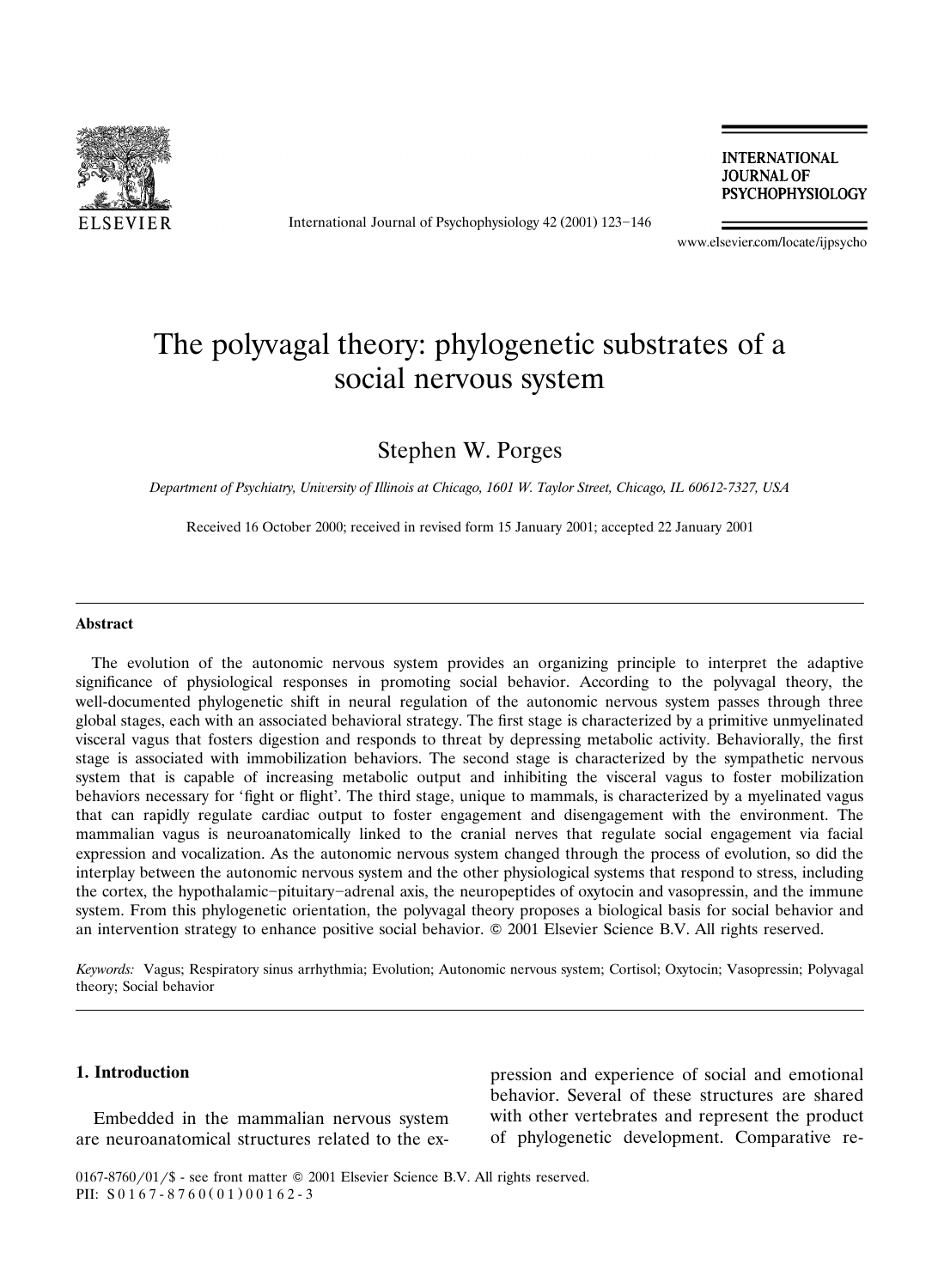search across vertebrate classes provides evidence that mammalian stress and coping response strategies are hierarchically ordered according to a phylogenetic stage (Porges, 1997, 1998). Although research has demonstrated the relevance of neuroanatomical structures and neurophysiological processes to the expression of emotion and the regulation of social behavior, contemporary theories have not incorporated an 'evolution' perspective.

#### **2. Evolution as an organizing principle**

Evolutionary forces have molded both contemporary physiology and behavior. The mammalian nervous system is a product of evolution. Via evolutionary processes, the mammalian nervous system has emerged with specific features that react to challenge in order to maintain visceral homeostasis. These reactions change physiological state and, in mammals, limit sensory awareness, motor behaviors, and cognitive potentials. We can intuitively grasp the limitations of behavior when described in terms such as dexterity, speed and strength. However, we have difficulties when the limitations are manifested in the neural regulation of physiological state. The regulation of visceral state is an important substrate of behavior that has been both a product of and contributor to our evolutionary adaptive success. The phylogeny of vertebrates illustrates a progressive increase in the complexity of the neural mechanisms available to regulate neurobehavioral state to deal with the challenges along a continuum, defined by survival on one end, and positive social-emotional experiences on the other.

To survive, mammals must determine friend from foe, evaluate whether the environment is safe, and communicate with their social unit. These survival-related behaviors are associated with specific neurobehavioral states that limit the extent to which a mammal can be physically approached and whether the mammal can communicate or establish new coalitions. Thus, environmental context can influence neurobehavioral state, and neurobehavioral state can limit a mammal's ability to deal with the environmental challenge. This knowledge of how the mammalian nervous system changes neurobehavioral states to adapt to challenge provides us with an opportunity to design living environments, which may foster both the expression of positive social behavior and physical health.

#### **3. The social engagement system**

Through stages of phylogeny mammals and especially primates have evolved a functional neural organization that regulates visceral state to support social behavior. A social engagement system, which focuses only on the neural regulation of the striated muscles of the face and head and the specific autonomic functions mediated by the myelinated vagus, has been proposed as part of a more global social nervous system. Although other neural systems and behaviors are involved in social behavior, such as signaling with trunk and limbs, the proposed social engagement system is conceptualized to emphasize a system that has a common neural substrate composed of several cranial nerves that develop embryologically together (see Porges, 1998).

The social engagement system has a control component in the cortex (upper motor neurons) that regulates brainstem nuclei (*i.e.* lower motor neurons controlling special visceral efferent pathways) to control: eyelid opening (e.g. looking); facial muscles (e.g. emotional expression); middle-ear muscles (e.g. extracting human voice from background noise); muscles of mastication (e.g. ingestion); laryngeal and pharyngeal muscles (e.g. vocalization and language); and head-turning muscles (e.g. social gesture and orientation). Collectively, these muscles both regulate social engagement and modulate the sensory features of the environment. The neural control of these muscles contributes to the richness of both social expressions and social experiences. Important to a psychophysiological perspective, the source nuclei of these nerves located in the brainstem communicate directly with the visceromotor portion of the nucleus ambiguus. Functionally, the visceromotor portion of the nucleus ambiguus provides the source nuclei for an inhibitory com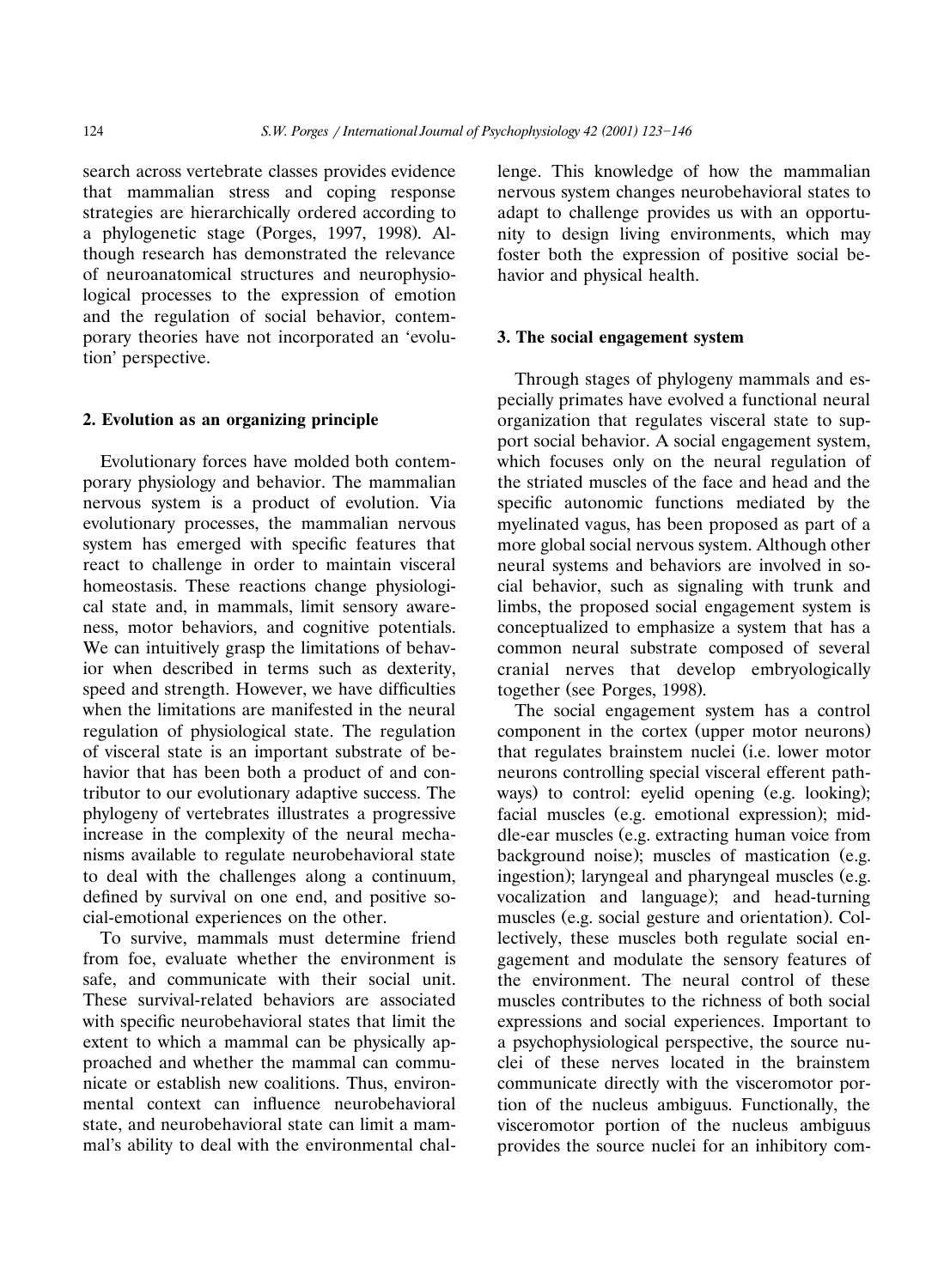ponent of the autonomic nervous system, which communicates via the myelinated vagal efferents to target peripheral organs, including the sinoatrial node. This inhibitory system promotes calm states consistent with the metabolic demands of growth and restoration by slowing heart rate, lowering blood pressure, and inhibiting sympathetic activation at the level of the heart.

The social engagement system is intimately related to stress reactivity. In addition, the anatomical structures involved in the social engagement system have neurophysiological interactions with the hypothalamic-pituitary-adrenal (HPA) axis, the neuropeptides of oxytocin and vasopressin, and the immune system. Thus, the social nervous system provides a theoretical model to explain the interactive and stress-related functions of several physiological systems that have central regulatory components, but are expressed in the periphery.

The social nervous system functions from birth and rapidly develops to support communication with the environment. For example, when a healthy infant encounters the caregiver's face, the infant will attempt to engage via facial expression and vocalizations. The infant may use vocalizations (cry) and facial expressions (grimace) to signal negative states to the caregiver. Or, to signal more positive states, a wide-eyed, smiling infant would attempt to elicit positive vocalizations and smiles from the caregiver. Even in the young infant, the social engagement system expects face-to-face interactions, with contingent facial expressions and vocalizations. Studies (e.g. Bazhenova et al., in press) have demonstrated that when the face of the caregiver is not responsive, the infant will initially attempt to socially engage the caregiver with display behaviors (e.g. vocalizations, facial expressions). If the infant is unsuccessful in engaging the caregiver, the infant will become agitated and may, in the case of having a depressed mother, exhibit symptoms of depression.

## **4. Neurophysiology of stress: limitations of arousal theory**

For over a century, researchers have measured

autonomic variables (e.g. heart rate, palmar sweat-gland activity) as indicators of emotional state related to perceived stress (e.g. fear, mental effort, workload, anxiety). Interest in measuring heart rate and sweat gland activity was theoretically supported by acceptance of the arousal theory. Arousal theory made the assumption that peripheral physiological measures regulated by the sympathetic branch of the autonomic nervous system provided sensitive indicators of brain arousal or activation. This view was based on a rudimentary understanding of the autonomic nervous system, in which changes in easily measured peripheral organs (e.g. sweat glands, heart) were assumed to be accurate indicators of how the brain is processing emotional stimuli. Usually, the emotional states were associated with fight-flight behaviors and the sympathetic-adrenal system Že.g. increases in heart rate, sweat gland activity, and circulating catecholamines) as described by Cannon (1928). The current emphasis on cortisol as a dependent variable in stress research is consistent with historical views of stress-related arousal involving the adrenal gland.

Such measures, due in part to their availability and their neuroanatomical association with the target organs of the sympathetic nervous system (sweat glands, heart rate) and with secretions from the adrenal medulla (epinephrine and norepinephrine) and the adrenal cortex (cortisol), have become the primary variables used to assess physiological reactivity. Not by plan, but by default, an arousal-theory emphasis created a research environment that minimized the importance of neurophysiological processes (e.g. feedback) and neuroanatomical structures (e.g. brain) in the regulation of autonomic function. Thus, there was little interest in several important research questions, including evolution of the neuroregulation of autonomic function and how the autonomic nervous system interacted with the immune system, the HPA axis, and the neuropeptides, oxytocin and vasopressin.

An emphasis on a global construct of 'arousal' still abides within various sub-disciplines of psychology, psychiatry and physiology. This outdated view of 'arousal' may restrict an understanding of how the autonomic nervous system interfaces with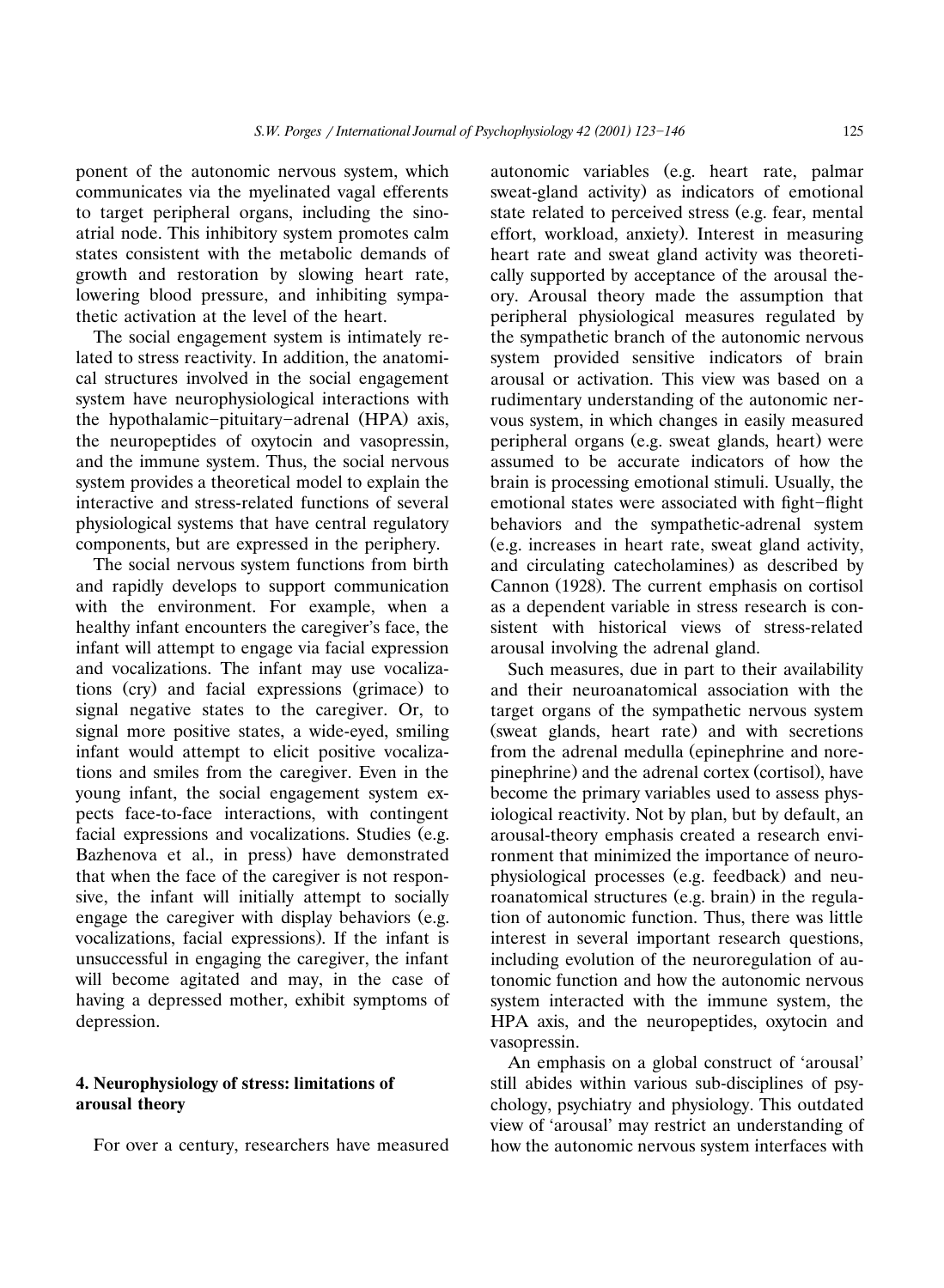the environment and the contribution of the autonomic nervous system to psychological and behavioral processes. In contrast, more recent neurophysiological data promote a more integrative view of the autonomic nervous system.

The flexibility and variability of autonomic nervous system function is totally dependent upon the structure of the nervous system. By mapping the phylogenetic development of the structures regulating autonomic function, it is possible to observe the dependence of autonomic reactivity on the evolution of the underlying structure of the nervous system, and consequently the dependence of social behavior on autonomic reactivity. The phylogenetic approach highlights a shift in brainstem and cranial nerve morphology, and functions from a digestive and cardiopulmonary system to a system that integrates the regulation of facial muscles, cardiac output and the vocal apparatus for affective communication.

## **5. The evolution of the autonomic nervous system: emergent structures and the expression of emotions**

Although there is an acceptance that the autonomic nervous system and the face play a role in emotional expression and social behavior, there is great uncertainty regarding the autonomic signature of specific or discrete emotions and the function of the autonomic nervous system in regulating social behavior. Most researchers evaluating autonomic responses during affective experiences, assumed, as did Cannon, that the sympathetic nervous system was the determinant of emotion, or at least the primary physiological covariate of emotion and an index of stress. This, of course, neglects the potential role of the parasympathetic nervous system and its neurophysiological affinity to structures of the face and head that regulate facial expression, eye movements, pupil dilation, salivation, swallowing, vocalizing, hearing and breathing. By investigating the evolution of the autonomic nervous system, we may gain insight into the interface between autonomic function and facial expression. In the following sections, the phylogenetic development of the autonomic nervous system will be used as an organizing principle to categorize affective experiences.

The polyvagal theory is derived from investigations of the evolution of the autonomic nervous system. The theory includes assumptions that impact on psychological, behavioral and physiological processes associated with emotional regulation and social behavior. Thus, consistent with the polyvagal theory, behavioral and autonomic responses associated with emotional regulation and social behavior reflect adaptive strategies emergent from the phylogeny of the mammalian nervous system.

- 1. Evolution has modified the structures of the autonomic nervous system.
- 2. The mammalian autonomic nervous system retains vestiges of phylogenetically older autonomic nervous systems.
- 3. Emotional regulation and social behavior are functional derivatives of structural changes in the autonomic nervous system due to evolutionary processes.
- 4. In mammals, the autonomic nervous system response strategy to challenge follows a phylogenetic hierarchy, starting with the newest structures and, when all else fails, reverting to the most primitive structural system.
- 5. The phylogenetic stage of the autonomic nervous system determines affective states and the range of social behavior.

#### **6. Polyvagal theory: three phylogenetic systems**

The polyvagal theory (Porges, 1995, 1997, 1998) emphasizes the phylogenetic origins of brain structures that regulate social and adaptive survival-oriented defensive behaviors. The polyvagal theory proposes that the evolution of the mammalian autonomic nervous system provides the neurophysiological substrates for the emotional experiences and affective processes that are major components of social behavior. The theory proposes that physiological state limits the range of behavior and psychological experience. In this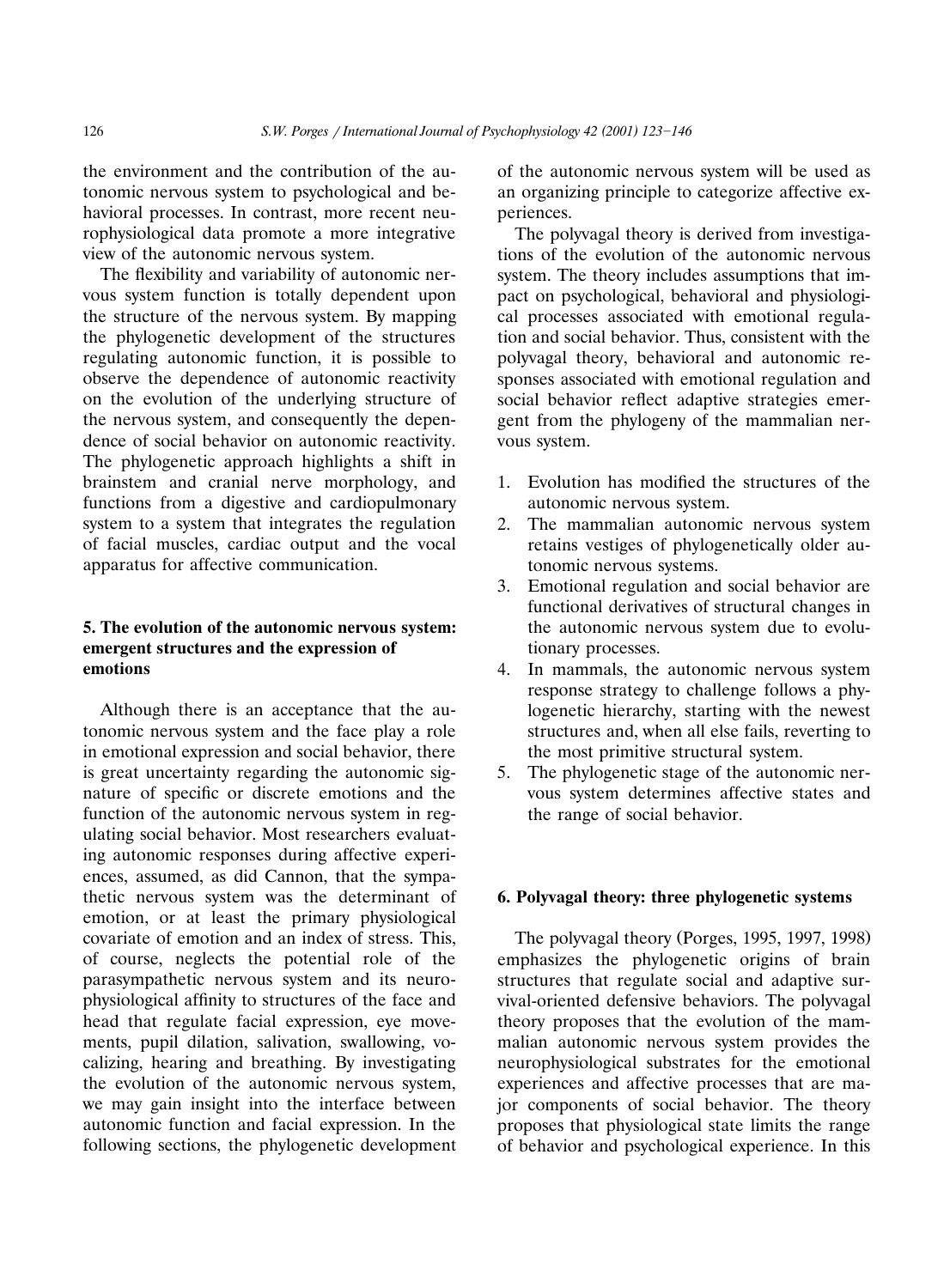context, the evolution of the nervous system determines the range of emotional expression, quality of communication, and the ability to regulate bodily and behavioral state. The polyvagal theory links the evolution of the autonomic nervous system to affective experience, emotional expression, facial gestures, vocal communication and contingent social behavior. Thus, the theory provides a plausible explanation of social, emotional and communication behaviors and disorders. The theory also provides an explanation of stress-related responses.

The polyvagal construct was introduced to emphasize and document the neurophysiological and neuroanatomical distinction between two branches of the tenth cranial nerve (vagus) and to propose that each vagal branch was associated with a different adaptive behavioral strategy. The vagus nerve, a primary component of the autonomic nervous system, exits the brainstem and has branches that regulate the striated muscles of the head and face  $(e.g.$  facial muscles, eyelids, middle-ear muscles, larynx, pharynx, muscles of mastication) and in several visceral organs (e.g. heart, gut). The theory proposes that the different branches are related to unique, adaptive behavioral strategies and articulates three phylogenetic stages of the development of the mammalian autonomic nervous system (see Table 1). These stages reflect the emergence of three distinct subsystems, which are phylogenetically ordered and behaviorally linked to communication (e.g. facial expression, vocalization, listening), mobilization (e.g. fight-flight behaviors) and immobilization (e.g. feigning death, behavioral 'shutdown' and syncope). The mobilization system is dependent on the functioning of the sympathetic nervous system. The most phylogenetically primitive component, the immobilization system, is dependent on the unmyelinated or 'vegetative' vagus, which is shared with most vertebrates. With increased neural complexity due to phylogenetic development, the organism's behavioral and affective repertoire is enriched. The current paper expands the polyvagal theory to include response systems that interact with the autonomic nervous system (i.e. neuropeptides, HPA axis and the immune system) to mediate physiological state in order to promote or limit social behavior.

Table 2 illustrates the phylogenetic differences in the structures that regulate the heart in vertebrates (Taylor, 1992; Morris and Nilsson, 1994; Santer, 1994). The heart is selected, because regulation of the heart determines the availability of the metabolic resources required for mobilization, as well as for growth and restoration. For example, cardiac output must be regulated to remain calm in safe environments, to mobilize for fight or flight behaviors, or to immobilize for feigning death or avoidance behaviors. To regulate cardiac output, several efferent structures have evolved. These structures represent two global, and often opposing, systems: one, a sympathetic-catecholamine system, including catecholamine-secreting chromaffin tissue and spinal sympathetic nerves; and secondly, a vagal system (a component of the parasympathetic nervous system) with branches originating in medullary source nuclei (*i.e.* dorsal motor nucleus of the vagus and nucleus ambiguus).

In the jawless fish, neural control of the heart is very primitive. Some jawless fish, such as hag-

Table 1 The three phylogenetic stages of the neural control of the heart proposed by the polyvagal theory

| Phylogenetic<br>stage | ANS component       | Behavioral function                                                                            | Lower motor neurons                  |  |
|-----------------------|---------------------|------------------------------------------------------------------------------------------------|--------------------------------------|--|
| Ш                     | Myelinated vagus    | Social communication, self-<br>soothing and calming, inhibit<br>sympathetic-adrenal influences | Nucleus ambiguus                     |  |
| Н                     | Sympathetic-adrenal | Mobilization (active avoidance)                                                                | Spinal cord                          |  |
| Unmyelinated vagus    |                     | Immobilization (feigning death,<br>passive avoidance)                                          | Dorsal motor nucleus<br>of the vagus |  |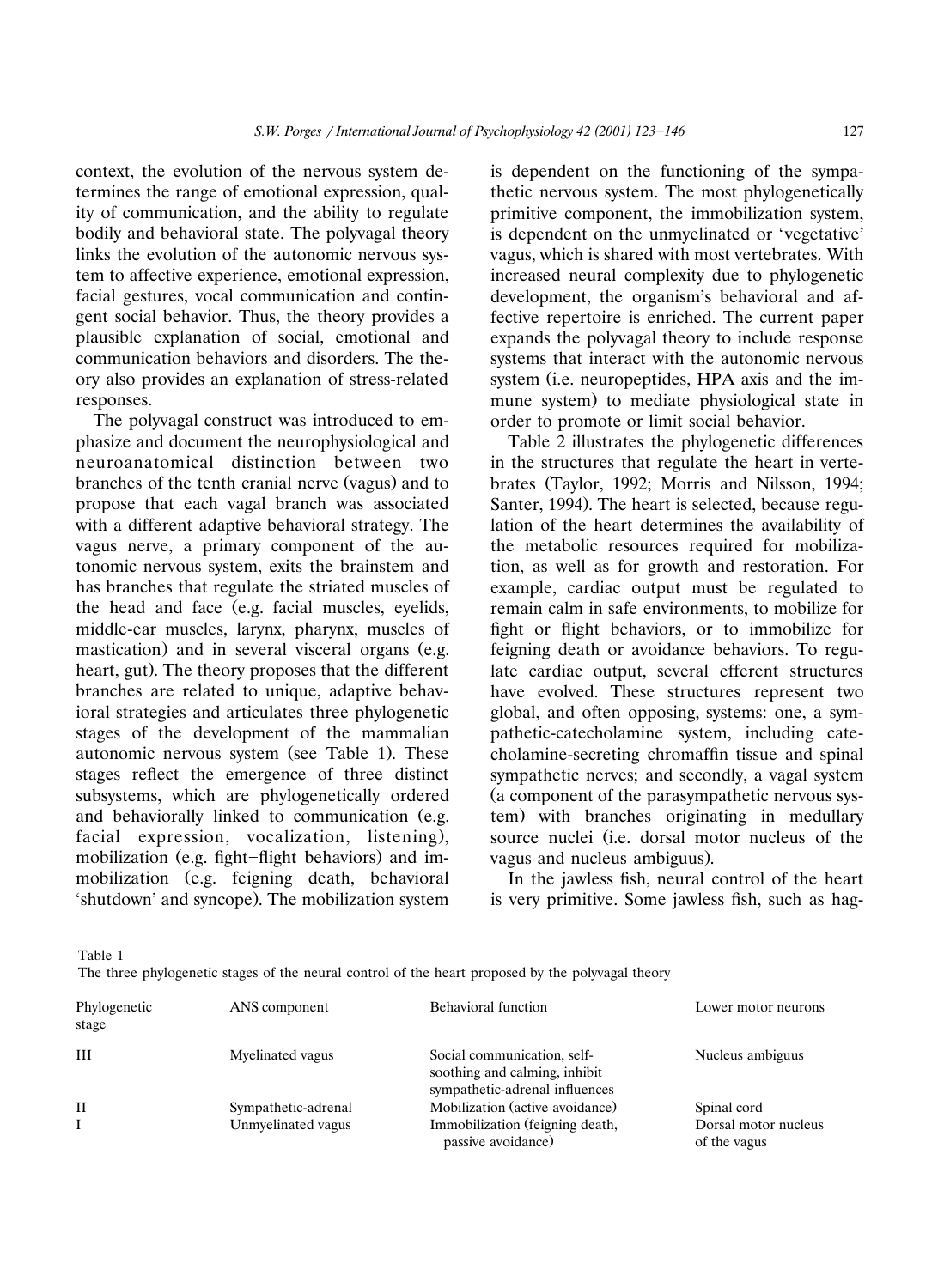Table 2

Neural regulation of the heart as a function of vertebrate phylogeny

| Group              |           |                   |       | CHM DVC SNS $AD/m$ VVC |  |
|--------------------|-----------|-------------------|-------|------------------------|--|
| Jawless fish       |           | $X + (X+)$        |       |                        |  |
| Cartilaginous fish | $X + X -$ |                   |       |                        |  |
| Bony fish          | $X + X -$ |                   | $X +$ |                        |  |
| Amphibians         | $X + X -$ |                   | $X +$ |                        |  |
| Reptiles           | $X + X -$ |                   | $X +$ | $X +$                  |  |
| Mammals            |           | $X + X - X + X +$ |       |                        |  |

*Abbreiations:* CHM, chromaffin tissue; DVC, dorsal vagal complex with vagal efferent pathways originating in the dorsal motor nucleus of the vagus and vagal afferents terminating in the nucleus of the solitary tract (NTS); SNS, spinal sympathetic nervous system;  $AD/m$ , adrenal medulla; and VVC, ventral vagal complex with efferent pathways originating in the nucleus ambiguus that regulate visceral structures (heart, bronchi, thymus) and striated muscles via special visceral efferents and afferents via the solitary tract, trigeminal and facial nerve.  $X +$  indicates a cardioexcitatory influence (e.g. increases in heart rate).  $X -$  indicates a cardioinhibitory influence (e.g. decreases in heart rate).

fish, rely on circulating catecholamines from diffuse chromaffin tissue to provide excitatory influences on the heart. Other jawless fish, such as lampreys, have a cardiac vagus. However, in contrast to all other vertebrates, which have a cardio-inhibitory vagus that acts via muscarinic cholinoceptors, the lamprey vagus is cardio-excitatory and acts via nicotinic receptors.

The cartilaginous fish, such as the sharks, rays and skates, have an unmyelinated cardio-inhibitory vagus. Similar to the more recent vertebrates, the vagus has cells of origin in the dorsal motor nucleus of the vagus located in the medulla. The vagus in these fish is inhibitory and the cholinoceptors (the primary neurotransmitter of the vagus in all vertebrates is acetylcholine) on the heart are muscarinic, as they are in other vertebrates. The cardioinhibitory vagus is functional in the cartilaginous fish. In conditions of hypoxia, the metabolic output is adjusted by lowering heart rate. This modification of neural regulation may provide a mechanism to enable the cartilaginous fish to increase their territorial range, by providing a neural mechanism that adjusts metabolic output to deal with changes in

water temperature and oxygen availability. However, unlike the phylogenetically more recent bony fish and tetrapods, the cartilaginous fish do not have direct sympathetic input to the heart. Instead, cardiac acceleration and increases in contractility are mediated via β-adrenergic receptors stimulated by circulating catecholamines released from chromaffin tissue. Thus, since activation of metabolic output is driven by circulating catecholamines, and not by direct neural innervation, once the excitatory system is triggered, the ability to self-soothe or calm is limited.

The bony fish are phylogenetically the first group of vertebrates in which the heart is regulated by both sympathetic and parasympathetic neural pathways. With opposing neural mechanisms from sympathetic and vagal pathways, rapid transitory changes in metabolic output are possible to support immediate changes in behavior from mobilization to immobilization. In bony fish, this is observed as darting and freezing, with direct neural components from the spinal cord via the sympathetic chain producing increases in heart rate and contractility, and direct neural pathways from the brainstem via the vagus producing cardio-inhibitory actions.

Amphibians, similar to the bony fish, have dual innervation of the heart via systems, with direct neural components from the spinal cord via the sympathetic chain producing increases in heart rate and contractility, and direct neural pathways from the brainstem via the vagus producing cardioinhibitory actions.

A distinct adrenal medulla formed of chromaffin tissue is present in reptiles (Santer, 1994). The medulla is of ectodermal origin, from which the epidermis, nervous tissue and, in vertebrates, sense organs develop. Neural regulation by sympathetic nerves of the adrenal medulla provides a mechanism for rapid and controlled release of epinephrine and norepinephrine to increase cardiac output to match the metabolic demands of mobilization behaviors. In bony fish, chromaffin tissue is primarily found in parts of the cardiovascular system, although there is also chromaffin tissue associated with the kidney. In amphibians, chromaffin tissue is primarily associated with the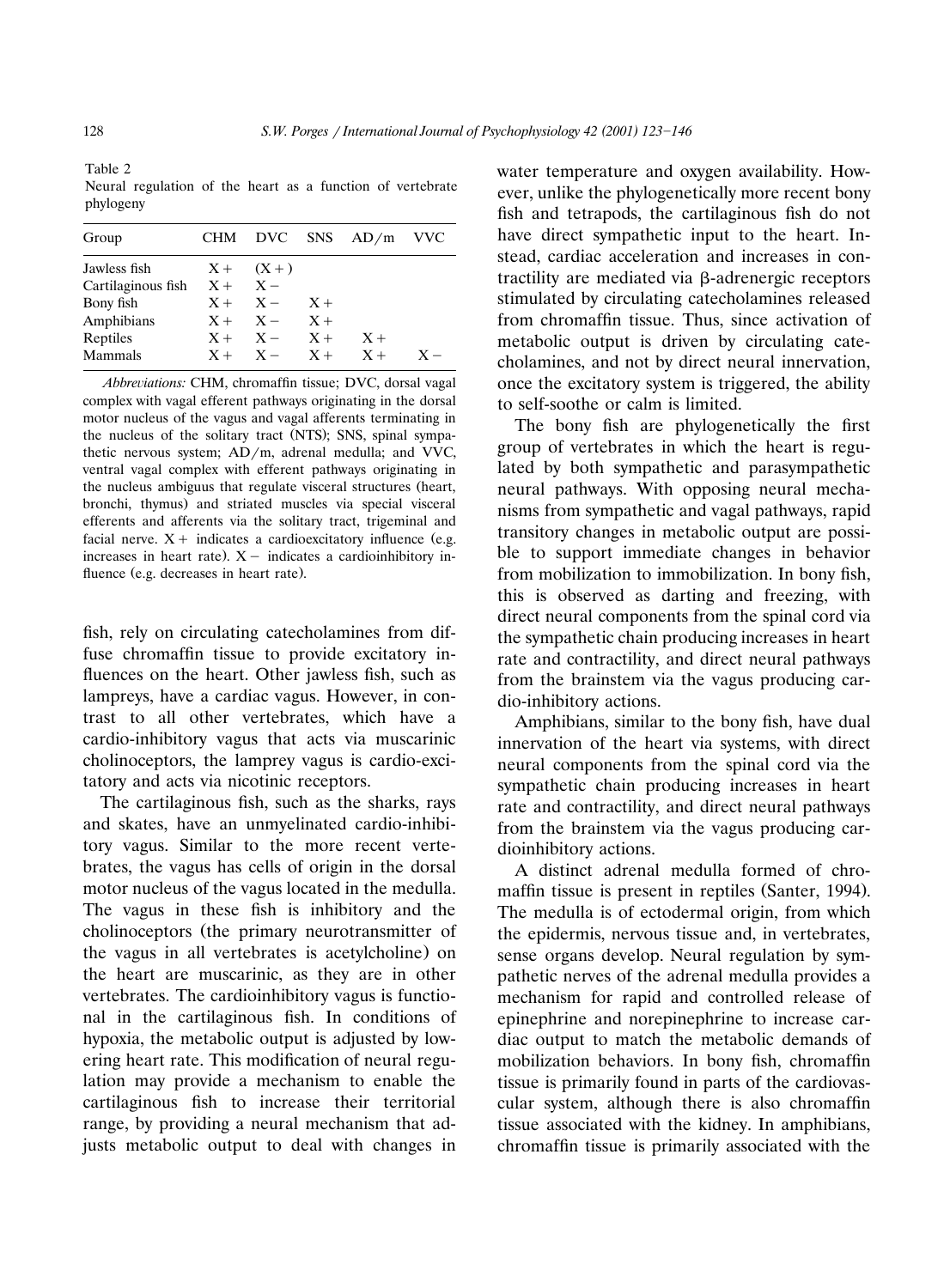kidney, and there are substantial aggregations of chromaffin cells located along the sympathetic chain ganglia.

In mammals, the morphology of the vagus changes. Unlike other vertebrates with a cardioinhibitory vagus, the mammalian vagus contains two branches. One branch originates in the dorsal motor nucleus of the vagus and provides the primary neural regulation of subdiaphragmatic organs, such as the digestive tract. However, at the level of the heart, the dorsal motor nucleus of the vagus does not play a major role in the normal dynamic regulation of cardiac output. Rather, during embryological development in mammals, cells from the dorsal motor nucleus of vagus migrate ventrally and laterally to the nucleus ambiguus (Schwaber, 1986). There they form the cell bodies for visceromotor myelinated axons that provide potent inhibition of the sinoatrial node, the pacemaker for the heart. Three phylogenetic principles can be extracted from Table 2. First, there is a phylogenetic shift in the regulation of the heart from endocrine communication to unmyelinated nerves, and finally to myelinated nerves. Second, there is a development of opposing neural mechanisms of excitation and inhibition to provide rapid regulation of graded metabolic output. Third, with increased cortical development, the cortex exhibits greater control over the brainstem via direct (e.g. corticobulbar) and indirect (e.g. corticoreticular) neural pathways, originating in motor cortex and terminating in the source nuclei of the myelinated motor nerves emerging from the brainstem (e.g. specific visceral neural pathways embedded within cranial nerves V, VII, IX, X and XI).

These phylogenetic principles provide a basis for speculations regarding the behavioral and physiological responses associated with mammalian social and emotional behavior, which is neurophysiologically and behaviorally linked to adaptive stress and coping strategies. In general, phylogenetic development results in increased neural control of the heart via the myelinated mammalian vagal system, which can promote transitory mobilization and the expression of sympathetic tone without requiring sympathetic or adrenal activation. With this new vagal system, transitory incursions into the environment or withdrawals from a potential predator can be initiated without the severe biological cost of the metabolic excitation associated with sympatheticadrenal activation. Paralleling this change in neural control of the heart is an enhanced neural control of the face, larynx, and pharynx that enables complex facial gestures and vocalizations. This phylogenetic course results in greater central nervous system regulation of behavior, especially behaviors needed to engage and disengage with environmental challenges. Birds are conspicuously missing from Table 2, since Table 2 includes the phylogenetic stage preceding mammals. Although mammals and birds are phylogenetic descendants of reptiles, mammals are not 'direct' phylogenetic descendants of birds.

By transitory down-regulation of the cardioinhibitory vagal tone to the heart (*i.e.* removing the *vagal brake*), the mammal is capable of rapid increases in cardiac output without activating the sympathetic-adrenal system. By engaging this system, rather than the sympathetic-adrenal system, mammals have the opportunity to rapidly increase metabolic output for immediate mobilization. Under prolonged challenge, the sympathetic system may also be activated. However, by rapidly re-engaging the vagal system, mammals have the capacity to inhibit sympathetic input to the heart (Vanhoutte and Levy, 1979) and rapidly decrease metabolic output to self-soothe and calm.

#### **7. The vagal brake**

The myelinated mammalian vagus is actively inhibitory of the sympathetic nervous system at the level of the heart. The mammalian vagus may function as an active *vagal brake* (see Porges et al., 1996) in which rapid inhibition and disinhibition of the vagal tone to the heart can rapidly mobilize or calm an individual. In addition, since the mammalian vagus has distinct pathways involved in the *oluntary* regulation of the striated muscles (e.g. corticobulbar pathways, afferents from face and mouth, efferents to larynx and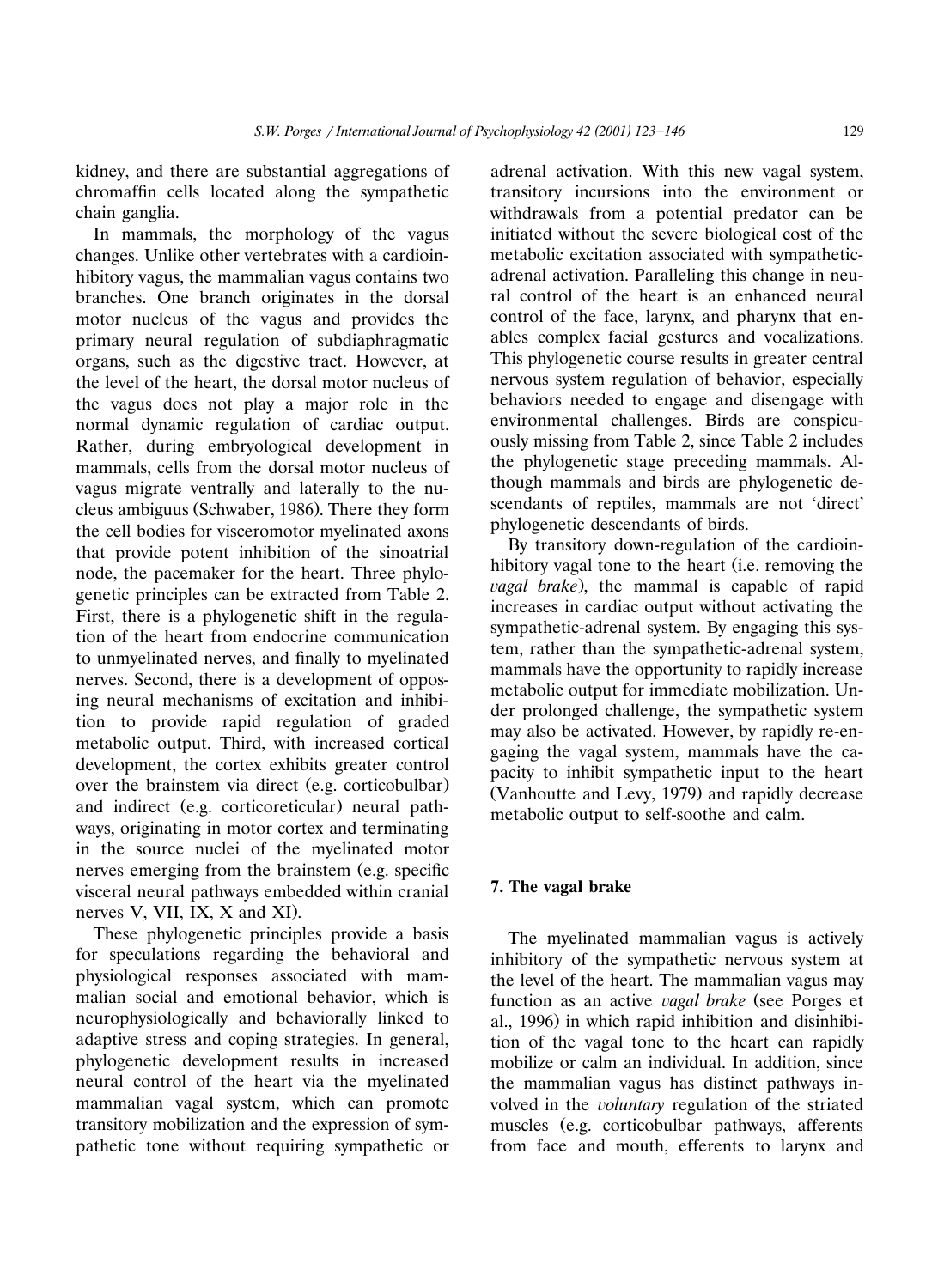pharynx), the regulation of heart rate is neuroanatomically and neurophysiologically linked to the function of the special visceral efferents.

Due to the tonic vagal influences to the sinoatrial node (the heart's pacemaker), resting heart rate is substantially lower than the intrinsic rate of the pacemaker. When the vagal tone to the pacemaker is high, the vagus acts as a brake on the rate at which the heart is beating. When vagal tone to the pacemaker is low, there is little or no inhibition of the pacemaker. Thus, the vagal brake may be used as a construct to describe the functional modulation of heart rate by the myelinated vagal efferent pathways. The vagal brake provides a neural mechanism to rapidly change visceral state by slowing or speeding the heart rate. Consistent with the assumptions of the polyvagal theory, the vagal brake contributes to the modulation of cardiac output by decreasing the inhibitory vagal control of the heart to speed heart rate and by increasing the inhibitory vagal control of the heart to slow heart rate. Thus, neurophysiologically, the vagal brake provides a mechanism to support the metabolic requirements for mobilization and communication behaviors. Functionally, the vagal brake*,* by modulating visceral state, enables the individual to rapidly engage and disengage objects and other individuals and to promote self-soothing behaviors and calm behavioral states.

Difficulties in regulating the vagal brake result in the recruitment of other neural mechanisms (e.g. sympathetic regulation of the heart) and neural chemical mechanisms (e.g. stimulation of the HPA axis) to regulate physiological state. Thus, consistent with the polyvagal theory, if the vagal brake is not functioning or will not serve the survival needs of the organism, the phylogenetically *older* systems (e.g. the sympatheticadrenal system) will be recruited to regulate metabolic output to deal with environmental challenges. For example, if the vagal brake is not functioning, there is the potential for greater dependence on the sympathetic excitation of the cardiovascular system with the associated healthrelated (e.g. hypertension) and behavioral (e.g. irritable and reactive) costs.

## **8. Evolution and dissolution: a hierarchical response strategy**

The evolution of the autonomic nervous system provides substrates for the emergence of three adaptive stress and coping subsystems, each linked to structures that evolved during identifiable phylogenetic stages. The polyvagal theory proposes that during danger or threat the older, less social systems are recruited. The older systems, although functional in the short term, may result in damage to the mammalian nervous system when expressed for prolonged periods. Thus, the stress and coping neurophysiological strategies that are adaptive for reptiles (e.g. apnea, bradycardia, immobilization) may be lethal for mammals.

Rather than describing the autonomic nervous system as a linear 'arousal' system focused on the sympathetic nervous system, or a balance system focused on the opposing influences of the sympathetic and parasympathetic pathways, the function of the autonomic nervous system is hierarchically organized. As emphasized above, the hierarchical organization is phylogenetically determined and can be summarized as the following three sequential functional subsystems:

- 1. The ventral vagal complex (VVC): a mammalian signaling system for motion, emotion, and communication.
- 2. The sympathetic nervous system (SNS): an adaptive mobilization system supporting fight or flight behaviors.
- 3. The dorsal vagal complex (DVC): a vestigial immobilization system.

Each of these three neural constructs is linked with a specific response strategy observable in humans. Each strategy is manifested via differentiated motor output from the central nervous system to perform specific adaptive functions: to immobilize and conserve metabolic resources (DVC), to mobilize in order to obtain metabolic resources (SNS), or to signal with minimal energy expense (VVC). The constituent responses associated with each subsystem are listed in Table 1.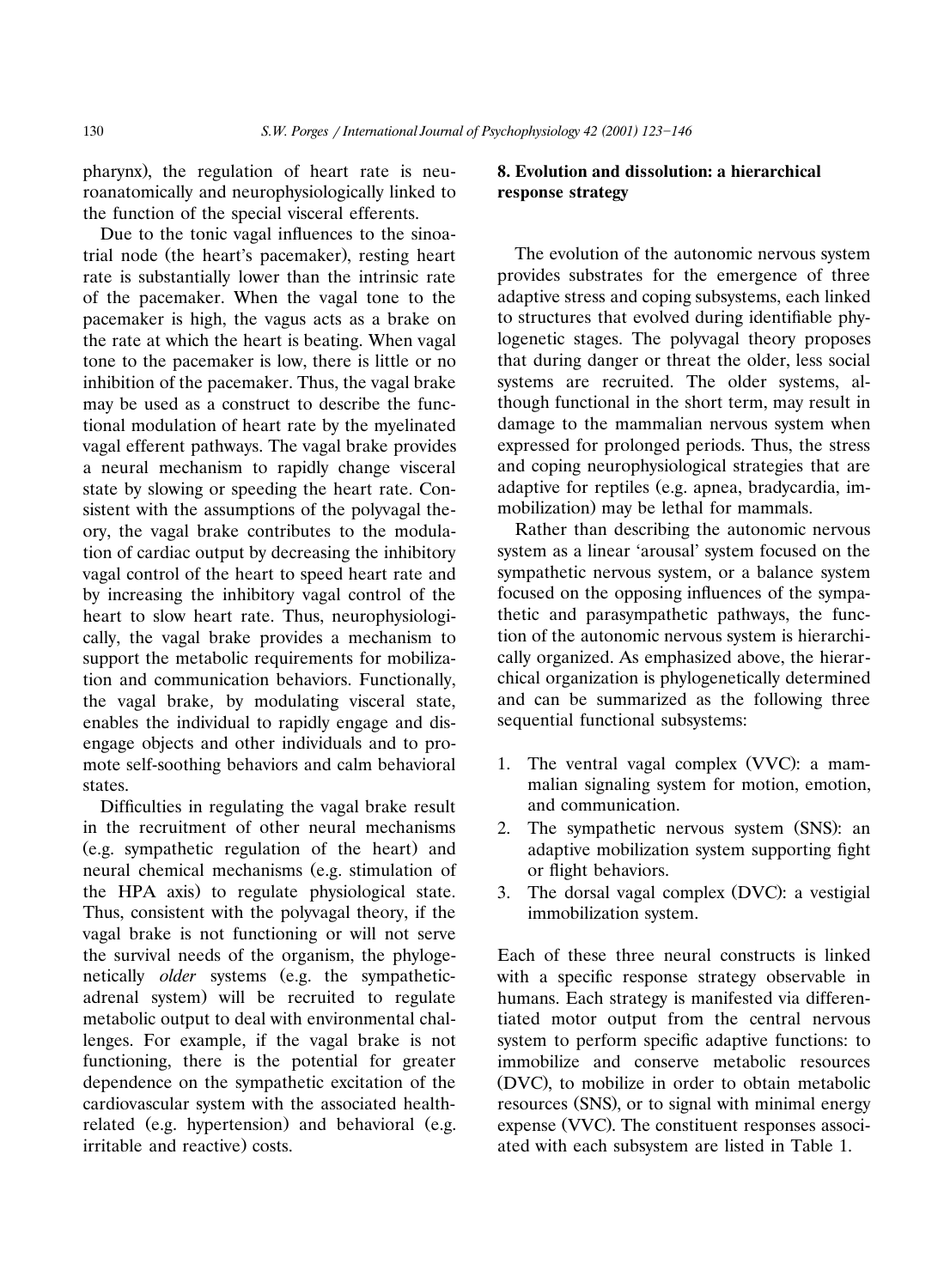#### *8.1. The entral agal complex VVC ( )*

The primary efferent fibers of the VVC originate in the nucleus ambiguus. The primary afferent fibers of the VVC terminate in the source nuclei of the facial and trigeminal nerves. The VVC has the primary control of supradiaphragmatic visceral organs, including the larynx, pharynx, bronchi, esophagus, and heart. Motor pathways from the VVC to visceromotor organs (e.g. heart and bronchi) and somatomotor structures (e.g. larynx, pharynx, esophagus) are myelinated to provide tight control and speed in responding. In mammals, the visceromotor fibers to the heart express high levels of tonic control and are capable of rapid shifts in cardioinhibitory tone to provide dynamic changes in metabolic output to match environmental challenges. This rapid regulation characterizes the qualities of the mammalian vagal brake that enable rapid engagement and disengagement in the environment without mobilizing the sympathetic nervous system.

A major characteristic of the VVC is the fact that the neural fibers regulating somatomotor structures are derived from the branchial or primitive gill arches that evolved to form cranial nerves V, VII, IX, X and XI. Somatomotor fibers originating in these cranial nerves control the branchiomeric muscles, including those of the face, mastication, neck, larynx, pharynx, esophagus, and middle ear. Visceromotor efferent fibers control salivary and lachrymal glands, as well as the heart and bronchi. The primary afferents to the VVC come from facial and oral afferents traveling through the facial and trigeminal nerves and the visceral afferents terminating in the nucleus of the solitary tract (NTS). The VVC is involved in the control and coordination of sucking, swallowing, and vocalizing with breathing.

#### *8.2. The sympathetic nerous system SNS ( )*

The sympathetic nervous system is primarily a system of mobilization. It prepares the body for emergency by increasing cardiac output, stimulating sweat glands to protect and lubricate the skin, and by inhibiting the metabolically costly gastrointestinal tract. The evolution of the sympathetic nervous system follows the segmentation of the spinal cord, with cell bodies of the preganglionic sympathetic motor neurons located in the lateral horn of the spinal cord. The sympathetic nervous system has long been associated with emotion and stress. The label sympathetic reflects the historical identity of this system as a nervous system with feelings and contrasts it with the parasympathetic nervous system, a label that reflects a nervous system that guards against feelings.

## *8.3. The dorsal agal complex DVC ( )*

The dorsal vagal complex (DVC) is primarily associated with digestive, taste, and hypoxic responses in mammals. It includes the nucleus of the solitary tract (NTS) and the interneuronal communication between the NTS and dorsal motor nucleus of the vagus (DMX). The efferents for the DVC originate in the DMX and primary vagal afferents terminate in the NTS. The DVC provides the primary neural control of subdiaphragmatic visceral organs. It provides low tonic influences on the heart and bronchi. This low tonic influence is the vestige from the reptilian vagal control of the heart and lung. In contrast to reptiles, mammals have a great demand for oxygen and are vulnerable to any depletion in oxygen resources.

The DVC provides inhibitory input to the sinoatrial node of the heart via unmyelinated fibers, and thus is less tightly controlled than the myelinated fibers from the VVC. Hypoxia or perceived losses of oxygen resources appear to be the main stimuli that trigger the DVC. This response strategy is observed in the hypoxic human fetus. Although adaptive for the reptile, the hypoxic triggering of this system may be lethal for mammals. In addition, it is important to note that the DVC has beneficial functions in humans. Under most normal conditions, the DVC maintains tone to the gut and promotes digestive processes. However, if up-regulated, the DVC contributes to pathophysiological conditions including the formation of ulcers via excess gastric secretion and colitis. Recent research supports the importance of the unmyelinated vagal fibers in bradycardia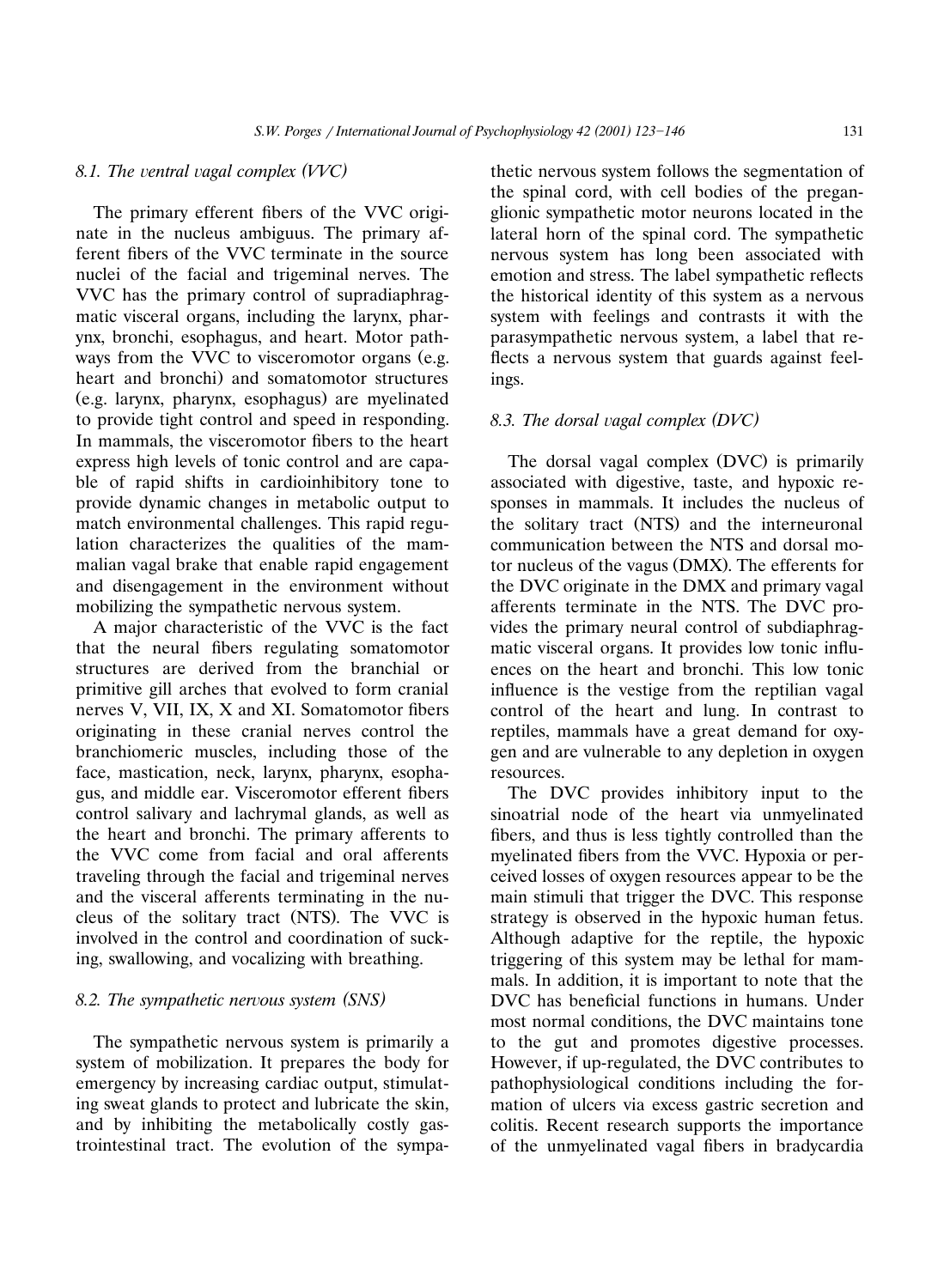(Cheng and Powley, 2000) and suggests the possibility that massive bradycardia may be determined by the unmyelinated vagal fibers associated with the DVC recruiting myelinated vagal fibers to maximize the final vagal surge on the heart (Jones et al., 1995).

## *8.4. Dissolution*

The polyvagal theory proposes a hierarchical response strategy to environmental challenges, with the most recent modifications employed first and the most primitive last. However, the response strategy is not all-or-none, and may include transitional blends between the boundaries of the three hierarchical stages. These transitional blends may be determined by both visceral feedback and higher brain structures (including the HPA axis and vasopressinergic and oxytocinergic pathways that communicate between the hypothalamus and the DVC). Thus, the neurophysiological substrate of specific behavioral states and coping strategies may incorporate activation of a sequence of response systems representing more than one phylogenetic stage.

This phylogenetically based hierarchical response strategy is consistent with the concept of dissolution proposed by John Hughlings Jackson  $(1958)$  to explain disease of the nervous system. Jackson proposed that:

The higher nervous arrangements inhibit (or control) the lower, and thus, when the higher are suddenly rendered functionless, the lower rise in activity.

The polyvagal theory (Porges, 1995, 1997, 1998) proposes dissolution, not in response to disease or brain trauma, but as an adaptive biobehavioral response strategy to differential challenges (i.e. threats to survival). Although reminiscent of the triune brain proposed by MacLean (1990), the polyvagal theory emphasizes that even the phylogenetically more primitive structures have changed in structure and function. This phylogenetic adjustment of the autonomic nervous system represents an exaptation (i.e. a shift in function) of structures to express emotions and to adapt to the complex environment.

Expanding the Jacksonian construct of dissolution from disease and trauma, the polyvagal theory proposes that adaptive response strategies to survival challenges follow a phylogenetically defined hierarchy. The VVC, with its mechanisms of signaling and communication, provides the initial response to the environment. The VVC inhibits, at the level of the heart, the strong mobilization responses of the sympathetic nervous system. Withdrawal of VVC, consistent with Jackson's model, results in a disinhibition of the sympathetic control of the heart. Similarly, withdrawal of sympathetic tone results in a disinhibition of the DVC control of the gastrointestinal tract and vulnerability of the bronchi and heart. There are several clinical consequences to unopposed DVC control including: defecation, due to a relaxation of the sphincter muscles and increased motility of the digestive tract; apnea, due to constriction of the bronchi; and bradycardia, due to stimulation of the sinoatrial node. Thus, when all else fails, the nervous system elects a metabolically conservative course that is adaptive for primitive vertebrates. For mammals, this strategy may be adaptive in the short term, but lethal if maintained. Consistent with the Jacksonian principle of dissolution, specific psychopathologies defined by affective dysfunction may be associated with autonomic correlates consistent with the three phylogenetic levels of autonomic regulation. The three levels do not function in an all-or-none fashion; rather, they exhibit gradations of control determined by both visceral feedback and higher brain structures.

## **9. The social engagement system: an emergent property of the ventral vagal complex**

Phylogenetically, the ventral vagal complex (VVC) is the most recent neurophysiological affect system. The VVC is composed of a somatomotor component, consisting of the special visceral efferent pathways, and a visceromotor component, consisting of the myelinated vagal pathways from the nucleus ambiguus to the sinoatrial node of the heart and the bronchi. As illustrated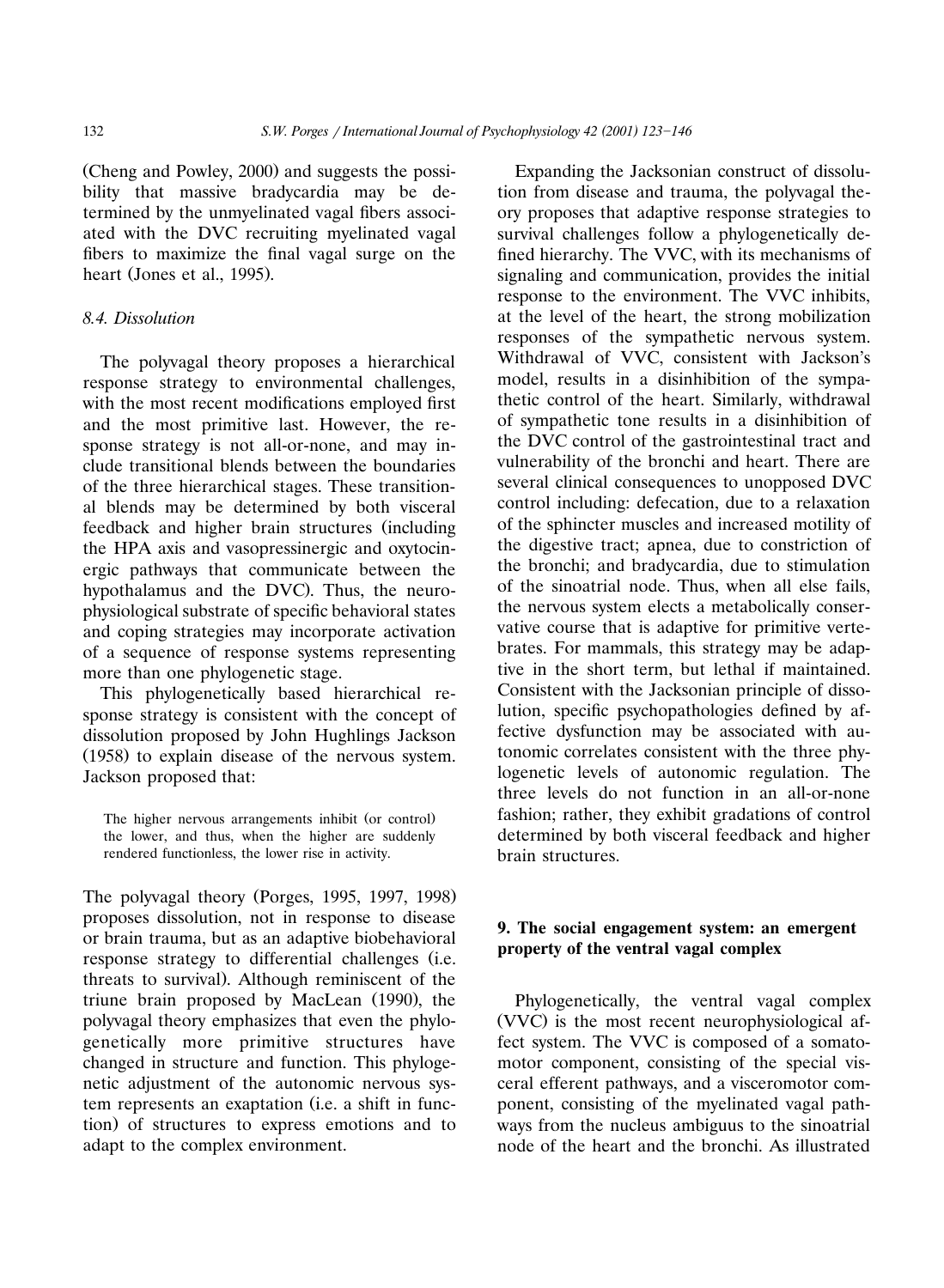

Fig. 1. The social engagement system: social communication is determined by the cortical regulation of medullary nuclei via corticobulbar pathways. The social engagement system consists of a somatomotor component (i.e. special visceral efferent pathways that regulate the muscles of the head and face) and a visceromotor component (i.e. the myelinated vagus that regulates the heart and bronchi). Solid arrows indicate the somatomotor component. Dashed arrows indicate the visceromotor component.

in Fig. 1, the special visceral efferents and the vagal brake collectively constitute an emergent *social engagement system.* The somatomotor components of the VVC contribute to the regulation of behaviors involved in exploration of the social environment (e.g. looking, listening, ingesting) and behaviors involved in acknowledging social contact (e.g. facial and head gestures, vocalizing). More specifically, the somatomotor components of the VVC are involved in head-turning (via cranial nerve XI), vocalizations (IX, X), facial expression  $(VII, V)$ , the filtering of low-frequency sounds via the middle-ear muscles to extract human voice from background sounds (VII), and mastication (V). The visceromotor components of the VVC contribute to the rapid modulation of vagal  $(X)$  control of the heart and the bronchi  $(X)$ , which provides metabolic resources to engage and disengage in a social setting.

Three important features define the *social engagement system*. First, the efferent pathways that regulate the social engagement system originate in medullary structures (i.e. nucleus of cranial nerve V, nucleus of cranial nerve VII, nucleus

ambiguus). Second, corticobulbar pathways, which originate in frontal cortex (i.e. upper motor neurons), enable the possibility of efficient cortical regulation of these medullary source nuclei (i.e. lower motor neurons). Third, on the medullary level, the structures that regulate the efferent regulation of social-communication behaviors neuroanatomically communicate with structures that regulate ingestion (e.g. sucking, swallowing, salivation) and cardiac output. Thus, modulation of the vagal brake may either promote calming and self-soothing states (i.e. attenuate the influence of the sympathetic nervous system on the heart) or support mobilization (i.e. potentiate the influence of the sympathetic nervous system on the heart).

Consistent with the polyvagal theory, difficulties in regulating the *vagal brake* may result in the phylogenetically older systems (i.e. neural regulation of the adrenal and the sympathetic nervous system) being recruited to regulate metabolic output to deal with environmental challenges. Thus, the polyvagal theory would predict that during states of mobilization, characterized by classic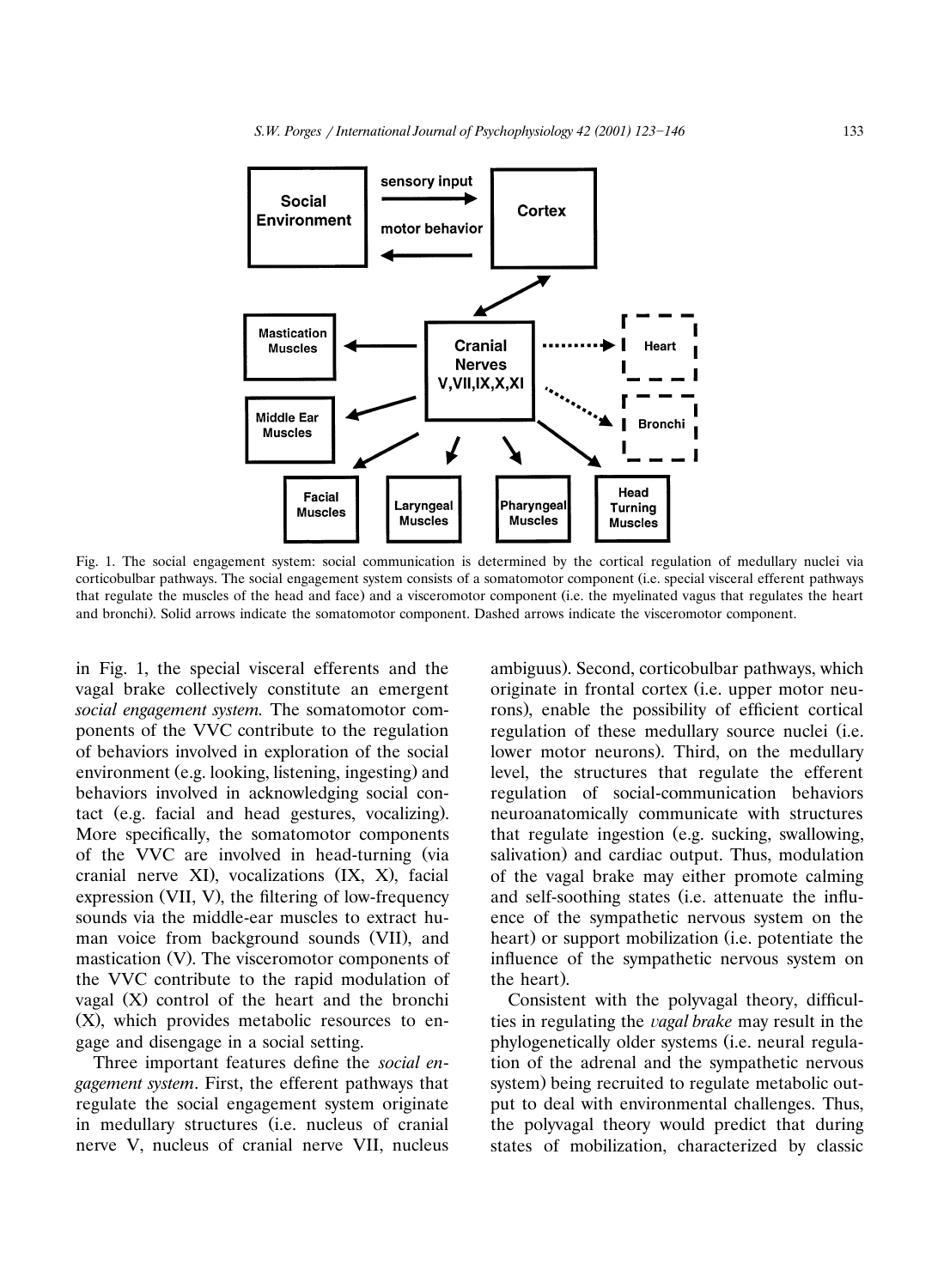'fight-flight' behaviors and sympathetic excitation, both the *vagal brake* and the behavioral components of the *social engagement system* would not be easily accessible.

## **10. Measurement**

In the psychophysiological literature, there is an assumption that respiratory sinus arrhythmia is an index of vagal influences to the heart. The polyvagal theory distinguishes between the rhythmic beat-to-beat changes in heart rate, mediated via the myelinated vagal pathways that originate in the nucleus ambiguus, and the conservative responses of bradycardia, mediated via the unmyelinated vagal pathways that originate in the dorsal motor nucleus of the vagus.

The nucleus ambiguus is a component of a network of structures that generate a respiratory rhythm to foster coordination among cardiac and respiratory processes (Richter and Spyer, 1990). In support of this model, vagal fibers originating from the nucleus ambiguus and terminating in both the bronchi (Haselton et al., 1992) and the sinoatrial node (Spyer and Jordan, 1987) have a respiratory rhythm. In contrast, vagal fibers originating from the dorsal motor nucleus of the vagus do not have a respiratory rhythm.

Recent work by Jones et al. (1995) provides support for this model. They note that the preganglionic unmyelinated vagal fibers originating in the dorsal motor nucleus of the vagus do not have an obvious input from peripheral or central respiratory or cardiac related inputs, but are activated by stimulation of pulmonary unmyelinated afferent fibers. Convergent support comes from Paton (1998), who reported that stimulation of unmyelinated vagal afferents produces reflex bradycardia and depresses central respiratory activity, consistent with an adaptive shutdown system as proposed by the polyvagal theory. Thus, the vagal responses mediated by the unmyelinated vagus, being part of an ancient conservation system, are reflected in mammals as adaptive responses triggered by life-threatening events, such as hypoxia (see Potter and McCloskey, 1986), and can be observed as clinical bradycardia in the fetus (Reed et al., 1999).

Neuroanatomical confirmation that the two vagal pathways in mammals have different functional impact on the heart (i.e. beat-to-beat variability and level) has been confirmed (Jones et al., 1995; Cheng and Powley, 2000). However, the functions of the unmyelinated fibers are not totally understood. For example, the myelinated and unmyelinated fibers differentially respond to rates of stimulation, suggesting different functional properties (Fan and Andresen, 1998). Although stimulation of the unmyelinated fibers originating in the dorsal motor nucleus of the vagus can produce heart-rate slowing and an attenuation of contractility (see Cheng et al., 1999), whether the unmyelinated fibers are responsible for clinical bradycardia has been contested (see Jones et al., 1995; Hopkins et al., 1996).

Alternative explanations might be considered. For example, it is possible that the myelinated vagal fibers originating in the nucleus ambiguus might contribute to clinical bradycardia. This explanation would suggest that the myelinated vagal pathways might, under different conditions, respond to two regulatory systems. During conditions when blood gases are within normal range, part of a rhythmic vagal system may produce a coordinated respiratory rhythm in heart rate and bronchial activity to facilitate oxygen diffusion. However, during conditions of compromise when blood gas status threatens survival, both RSA and respiratory drive would be suppressed. In the absence of the rhythmic vagal system, a tonic vagal system may drop heart rate level to reduce metabolic demands. Perhaps during fetal distress, a tonic increase in the influence of the myelinated vagal fibers to the heart (i.e. producing bradycardia) is paralleled by the increase in the tonic influence of the unmyelinated vagal fibers to the gut (i.e. producing meconium). Consistent with this premise, there are reports that selective stimulation of the myelinated vagal fibers induce bronchoconstriction and potentiate the recruitment of non-myelinated fibers (Lama et al., 1988).

Based on the above neurophysiological evidence, the functional impact of the myelinated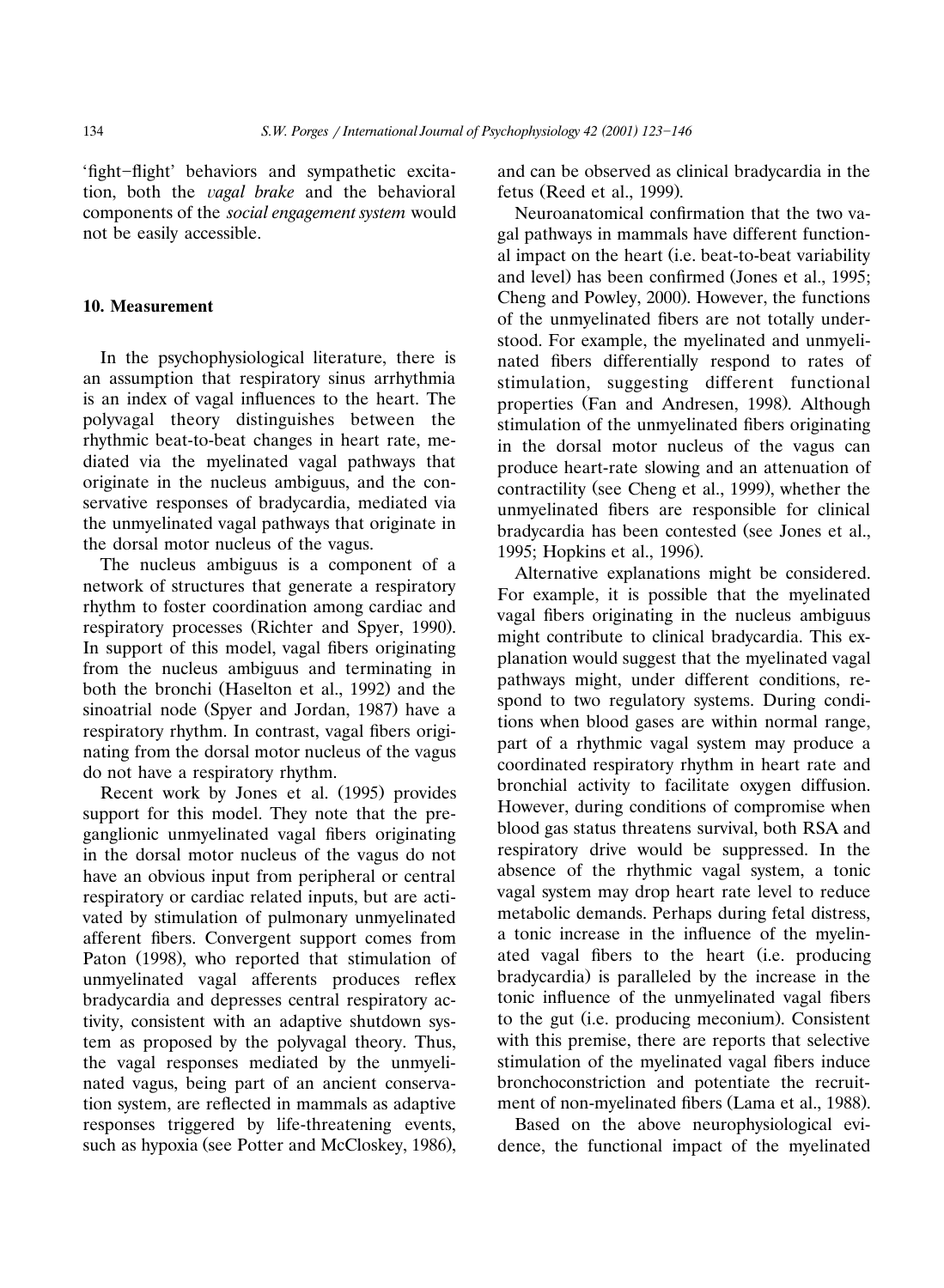vagus on the heart is easily calibrated by quantifying the amplitude of respiratory sinus arrhythmia Ži.e. the rhythmic increase and decrease in heart rate observed at the frequency of spontaneous breathing). In addition, the period of the oscillations in heart rate (the period of RSA) would provide a valid index of the output frequency of the *cardiopulmonary oscillator*. In addition, since the brainstem nuclei that regulate the myelinated vagal pathways to the heart are neuroanatomically and neurophysiologically linked to the brainstem source nuclei of the special visceral efferents that regulate facial expression, monitoring dynamic changes in RSA and heart rate (i.e. the *vagal brake*) provides an efficient and non-invasive method of assessing the status of the *social engagement system*.

## **11. Voodoo or vagus death: a test of the polyvagal theory**

The polyvagal theory provides a theoretical framework to interpret the phenomenon of Voodoo or fright death described by Cannon (1957) and Richter (1957). Cannon believed that extreme emotional stress, regardless of the specific behavioral manifestation, could be explained in terms of degree of sympathetic-adrenal excitation. Voodoo death was assumed to be directly attributable to emotional stress. Being wed to a sympatho-adrenal model of emotional experience (see above). Cannon assumed that Voodoo death would be the consequence of the state of shock produced by the continuous outpouring of epinephrine via excitation of the sympathetic nervous system. According to the Cannon model, the victim would be expected to breathe very rapidly and have a rapid pulse. The heart would beat fast and gradually lead to a state of constant contraction, and ultimately, to death in systole. Since his speculations were not empirically based, he offered the following challenge to test his model of Voodoo death:

Curt Richter (1957) responded to Cannon's challenge with an animal model. Rats were prestressed, placed in a closed, turbulent water tank, and the latency to drowning was recorded. Most domestic laboratory rats lasted for several hours, while, unexpectedly, all of the wild rats died within 15 min. In fact, several wild rats dived to the bottom, and without coming to the surface, died. To test Cannon's hypothesis, that stress-induced sudden death was sympathetic, Richter monitored heart rate and determined whether the heart was in systole or diastole after death. He assumed, based upon Cannon's speculations, that tachycardia would precede death, and that at death, the heart would be in a state of systole, reflecting the potent effects of sympathetic excitation on the pacemaker and the myocardium. However, Richter's data contradicted the Cannon model. Heart rate slowed prior to death, and at death the heart was engorged with blood, reflecting a state of diastole. Richter interpreted the data as demonstrating that the rats died a vagus death, the result of over-stimulation of the parasympathetic system, rather than of the sympathico-adrenal system. However, Richter provided no physiological explanation, except the speculation that the lethal vagal effect was related to a psychological state of hopelessness.

The immediate and reliable death of the wild rats in Richter's experiment may represent a more global immobilization strategy. Sudden prolonged immobility or feigned death is an adaptive response exhibited by many mammalian species. Hofer (1970) demonstrated that several rodent species when threatened exhibited an immobility that was accompanied by very low heart rate. For some of the rodents, heart rate during immobility was less than 50% of the basal rate. During the prolonged immobility, respiration became so shallow that it was difficult to observe, although the rate greatly accelerated. Although physiologically similar, Hofer distinguished between prolonged immobility and feigned death. The onset of feigned death, unlike the behavior of 'hopelessness' described by Richter, occurred suddenly with an apparent motor collapse during active struggling. Similar to Richter, Hofer interpreted this

If in the future, however, any observer has opportunity to see an instance of voodoo death, it is to be hoped that he will conduct the simpler tests before the victim's last gasp.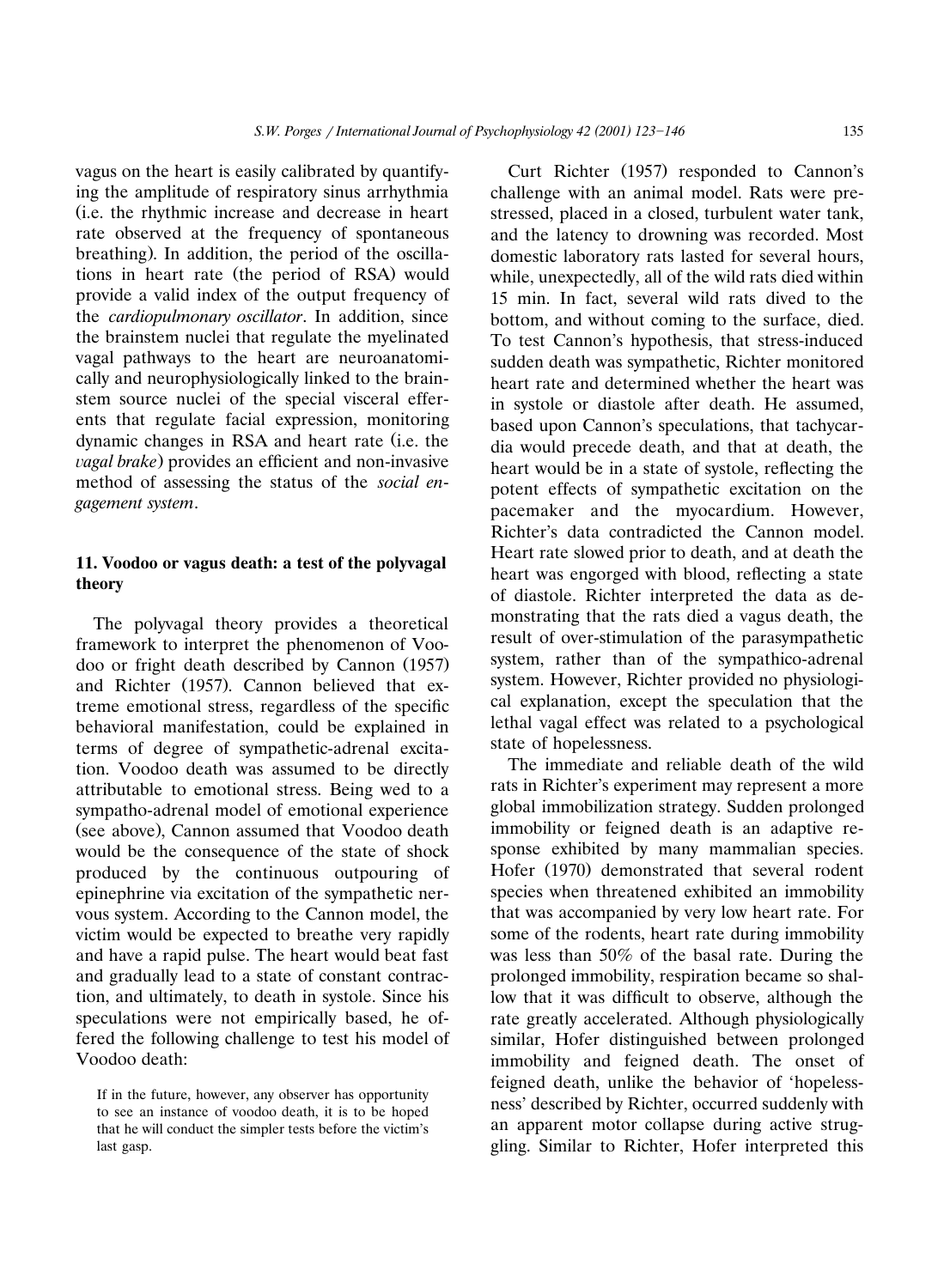fear-induced slowing of heart rate as a vagal phenomenon. In support of this interpretation, he noted that of the four species that exhibited prolonged immobility, 71% of the subjects had cardiac arrhythmias of vagal origin; in contrast, in the two species that did not exhibit immobility behaviors, only 17% exhibited cardiac arrhythmias of vagal origin.

The polyvagal theory places Richter's and Hofer's observations in perspective. Following the Jacksonian principle of dissolution, the rodents would exhibit the following sequence of response strategies:  $(1)$  removal of VVC tone;  $(2)$  increase in sympathetic tone; and  $(3)$  a surge in DVC tone. It appears that the more docile domestic rats in Richter's experiment progressed from a removal of VVC tone, to an increase in sympathetic tone, and then died via exhaustion. However, the profile of the wild rats was different. Being totally unaccustomed to enclosures and handling, and also having their vibrissae cut, a mobilization strategy driven by increased sympathetic tone was not functional. Instead, these rats reverted to their most primitive system to conserve metabolic resources via DVC. This strategy promoted an immobilization response characterized by reduced motor activity, apnea, and bradycardia. Unfortunately, this mode of responding, although adaptive for reptiles, is lethal for mammals. Similarly, the onset of feigned death, as described by Hofer, illustrates the sudden and rapid transition from an unsuccessful strategy of struggling, requiring massive sympathetic activation, to the metabolically conservative immobilized state, mimicking death, associated with the DVC.

These data suggest that the vagus contributes to severe emotion states and may be related to emotional states of immobilization, such as extreme terror. Application of the polyvagal approach enables the dissection of vagal processes into three strategic programs:  $(1)$  when tone of the VVC is high, there is an ability to communicate via facial expressions, vocalizations, and gestures;  $(2)$  when tone of the VVC is low, the sympathetic nervous system is unopposed and easily expressed to support mobilization, such as fight or flight behaviors; and  $(3)$  when tone from DVC is high, there is immobilization and potentially life-threatening bradycardia, apnea, and cardiac arrhythmias.

## **12. How does the polyvagal theory provide a theoretical platform to understand the functional interactions of the HPA axis, the neuropeptides of oxytocin, and vasopressin with the autonomic nervous system?**

## *12.1. Structures and functions of the adrenal gland*

The adrenal gland exhibits phylogenetic changes in structure and function. Above, because of its complimentary function to the sympathetic nervous system, the adrenal medulla was discussed. However, since the adrenal cortex is treated as an endocrine organ and part of the HPA axis, it is traditionally studied and discussed independently of the adrenal medulla and the autonomic nervous system. Unlike the medulla, which is of ectodermal origin, the cortex is of mesodermal origin. The adrenal cortex secretes cortisol, which is frequently used to index stress.

All vertebrates produce corticosteroids and catecholamines. However, the structures that produce these secretions follow a phylogenetic trend that results in two anatomical changes. First, the chromaffin tissue and the adrenocortical cells, which are scattered through the viscera in the primitive vertebrates, cluster together to form functional structures. Second, these structures establish a close anatomical relation (the adrenal) with communication between the secretions of the two components of the adrenal, and only in mammals does the adrenal have its own vascular supply and venous drainage.

Only mammals have adrenocortical cells clustered as a cortex of the adrenal. Interestingly, several reptiles (e.g. lizards and some snakes) that have a functioning adrenal medulla have the adrenocortical cells partially encapsulated by the chromaffin cells. In the more primitive fish (jawless and cartilaginous), the chromaffin and adrenocortical cells are entirely separate. In the bony fish, both the adrenocortical cells and chromaffin tissue are scattered as independent groups within the 'head' kidney. In amphibians, the chro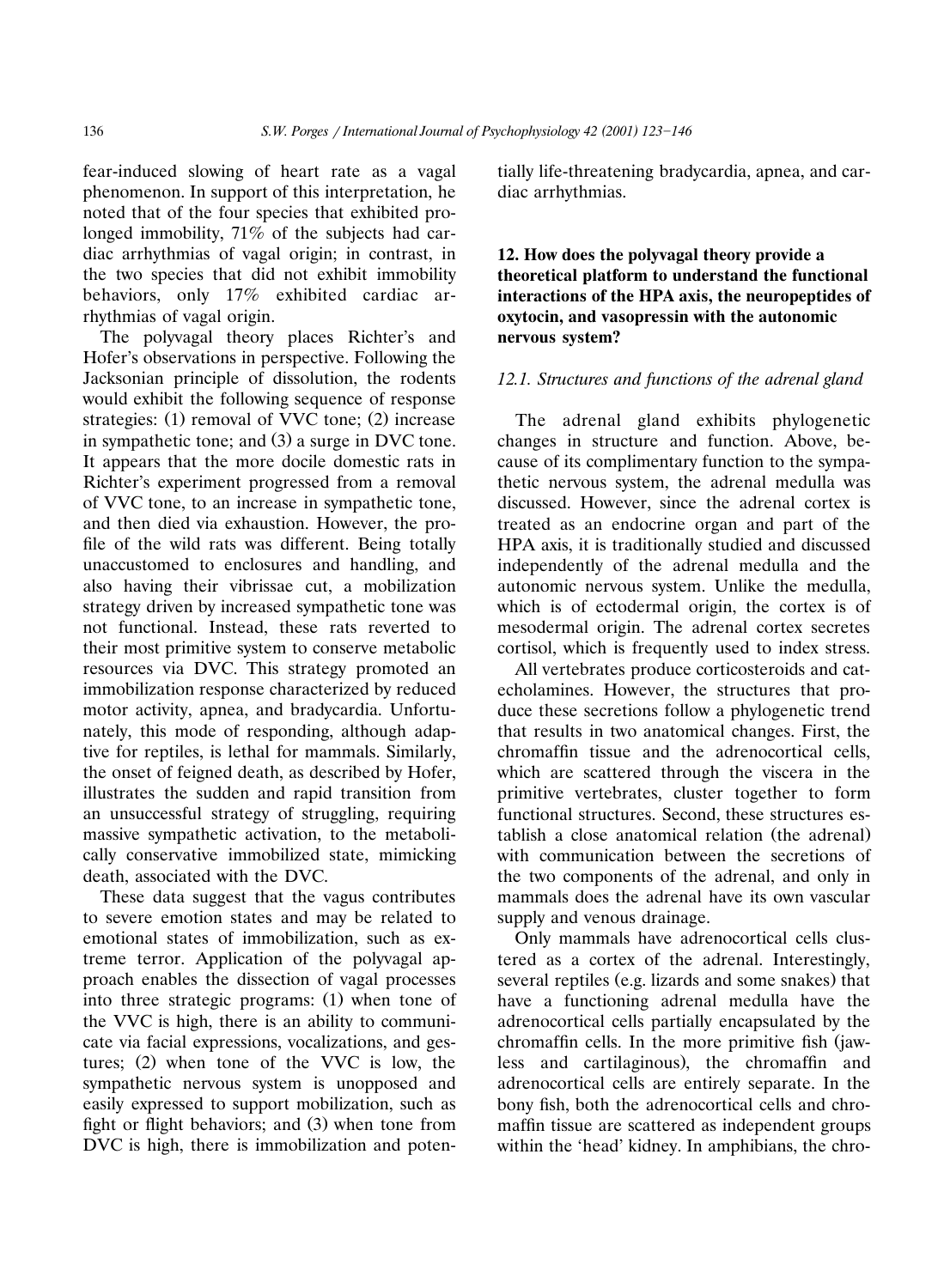maffin and adrenocortical tissues are scattered over the ventral surfaces of the kidney. In reptiles, the chromaffin and adrenocortical tissues become consolidated into distinct adrenal glands. Reptiles provide a phylogenetic marker, in which the interrenals have an independent vascular supply and venous drainage and no longer (as in amphibians and bony fish) rely on the kidney and a renal portal system for the distribution of secretory products.

Several investigators have explored the adaptive function of the close proximity of the cortisol-secreting adrenocortical cells (that subsequently form the adrenal cortex) and the catecholamine-secreting chromaffin tissue (that subsequently forms the adrenal medulla) (Norris, 1997). The medulla receives large quantities of corticosteroids through the adrenal vascular system, and these hormones activate the enzyme system for converting norepinephrine into epinephrine. This effect would support sympathetic-adrenal medulla functions associated with mobilization and increased metabolic activity. Epinephrine has a potent effect on the elevation of blood glucose, convergent with the influences of some of the adrenal steroids. Additionally, cortisol may directly enhance mobilization by converting lactate to glucose via gluconeogenesis in the liver. This process would contribute to the metabolic demands of mobilization by increasing the availability of glucose, and also by reducing oxygen debt due to the accumulation of lactate.

Vagal activity has been implicated in the function of the adrenal cortex. Reports suggest that afferents originating in the subdiaphragmatic vagus (i.e. DVC) exhibit an inhibitory influence on the HPA axis and reduce cortisol secretion (e.g. Bueno et al., 1989; Miao et al., 1997). Other research has demonstrated a covariation between increases in cortisol and decreases in cardiac vagal tone measured via RSA (Gunnar et al., 1995). which, consistent with the removal of the vagal brake and the stimulation of the sympathetic nervous system, would promote mobilization. Similarly, psychological stressors, which reduce cardiac vagal tone, increase cortisol plasma level (e.g. Cacioppo et al., 1995). Thus, in several situations there appears to be a coordinated response that functions to promote metabolic activity and mobilization behaviors by withdrawal of VVC tone and increasing both SNS activity and activation of the HPA axis.

In general, functioning of the adrenal cortex and the secretion of cortisol appear to be integrated into the mobilization function of the autonomic nervous system by increasing sympathetic activation and circulating catecholamines. These effects suggest that, consistent with the phylogenetic approach described in the polyvagal theory, cortisol secretion may be related to maintenance of mobilization (i.e. the conversion of norepinephrine into epinephrine) for fight-flight behaviors, and recovery from the lactate build-up that may contribute to a functional oxygen debt (i.e. gluconeogenesis).

In addition, the reports of dysregulation of the HPA axis, low cortisol or low cortisol reactivity in social and affective disorders, such as schizophrenia (Jansen et al., 2000), posttraumatic stress disorder (Yehuda et al., 1996) and the consequences of neglect and abuse in children (De Bellis et al., 1994), may be explained within the context of the polyvagal theory. According to the theory, when mobilization strategies (fight-flight behaviors) are ineffective in removing the individual from the stressor and modulating stress, then the nervous system may degrade to a phylogenetically earlier level of organization. Thus, low cortisol or a hyporesponsive HPA axis may reflect a neural strategy associated with immobilization (e.g. passive avoidance, death feigning, dissociative states) that would require a reduction in energy resources.

## *12.2. Oxytocin*-*asopressin*

Phylogenetically, although all vertebrates have peptides similar in structure to both oxytocin and vasopressin, only mammals have the specific receptors for both peptides. Oxytocin and vasopressin are synthesized primarily in the paraventricular and supraoptic nuclei of the hypothalamus and released centrally via parvocellular neurons and systemically via magnocellular neurons (Swanson and Sawchenko, 1977). The central and systemic effects of these neuropeptides are different. Central release of oxytocin regulates the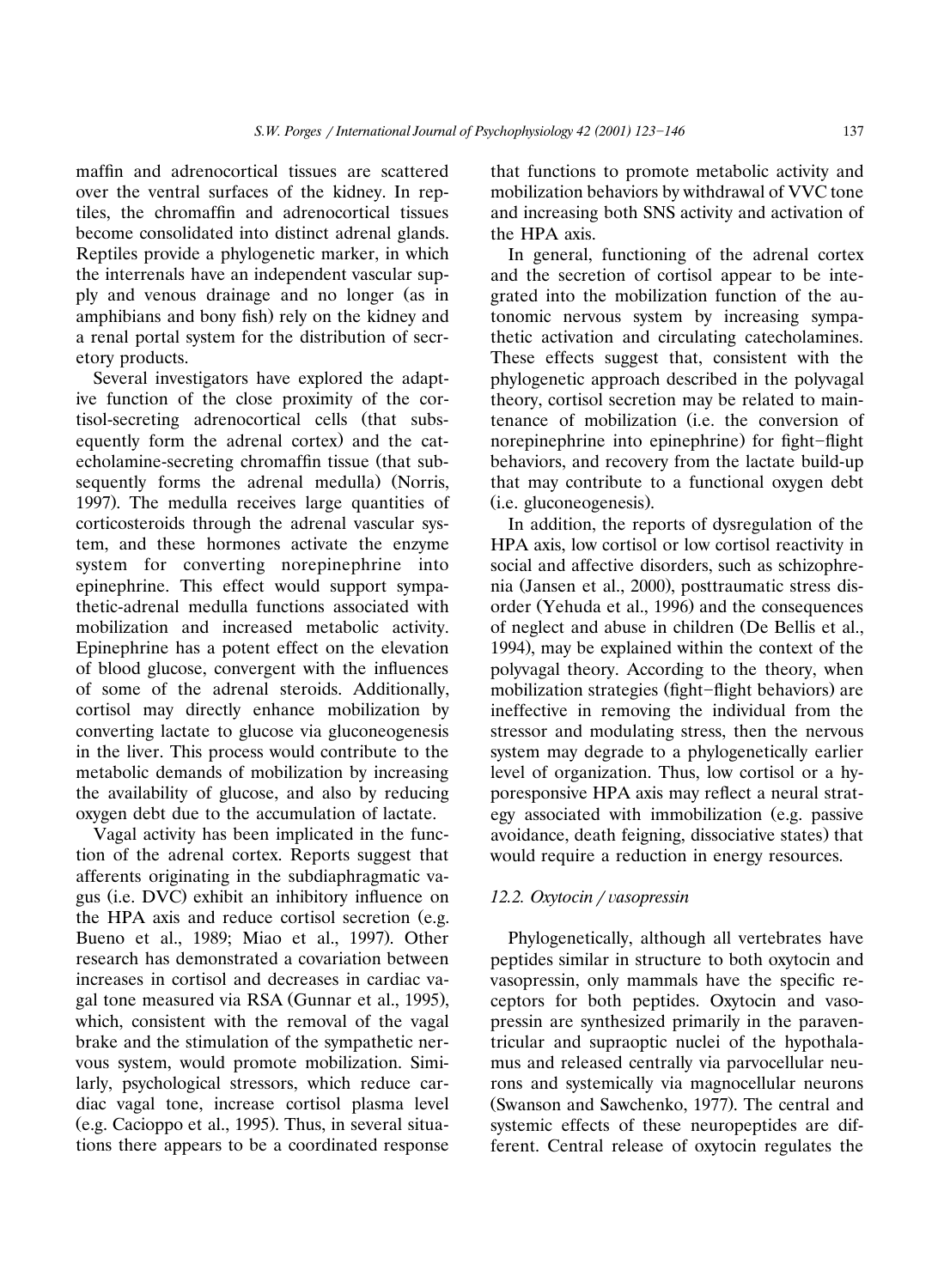output of the dorsal motor nucleus of the vagus, usually maintaining output within levels optimal to support homeostasis and providing a proposed 'anti-stress' function (see Carter, 1998). Peripheral release of oxytocin is related to milk ejection, uterine contractions and ejaculation. Central release of vasopressin appears to modulate afferent feedback from the viscera and to shift set-points, independent of sensitivity, for vagal reflexes, such as the baroreceptor reflex (Michelini, 1994). The raising of the baroreceptor set-point, by increasing cardiac output, potentiates fight-flight behaviors and allows sympathetic excitation of the heart to be unopposed by homeostatic vagal reflexes. Thus, central levels of oxytocin have been assumed to be associated with vagal processes, and central levels of vasopressin have been assumed to be associated with sympathetic processes (Uvnas-Moberg, 1997).

Because the peripheral influences of oxytocin and vasopressin function through feedback, primarily via the sensory component of the DVC, the peripheral effects of these peptides are less clear and may be level-dependent, or differ as a function of acute versus chronic exposure. For example, it is possible that peripheral vasopressin may, by stimulating vagal afferents, trigger massive vagal responses via the dorsal motor nucleus of the vagus. In support of this speculation, it is known that in humans, peripheral vasopressin, and not oxytocin, is related to the nausea experienced during motion sickness (Koch et al., 1990). In addition, systemic vasopressin may induce a baroreceptor-mediated bradycardia and a fall in plasma concentration of norepinephrine (Buwalda et al., 1992; Michelini, 1994).

Oxytocin may be part of a complex response profile related to the perception of the environment as safe (see Fig. 2). Consistent with this view, Uvnas-Moberg (1997) and Carter and Altemus (1997) propose that oxytocin promotes states resistant to stress (i.e. anti-stress). In contrast, vasopressin may be part of a complex response profile related to the perception that the environment is challenging or unsafe (see Fig. 3). In fact, central vasopressin could potentiate mobilization responses via sympathetic excitation, while high levels of systemic vasopressin may potentiate a



Fig. 2. Neural and neuropeptide regulation of the dorsal vagal complex (DVC) in a safe environment. The DVC includes sensory nuclei in the nucleus of the solitary tract (NTS) and area postrema, and motor nuclei in the dorsal motor nucleus of the vagus (DMX). During states when the individual perceives the environment as safe, oxytocin (OT) is released centrally to the sensory and motor portions of the DVC and systemically to the visceral organs. Functionally, OT fosters a calm immobilization or 'anti-stress' state.

physiological shutdown associated with fear (e.g. bradycardia) via feedback to the dorsal motor nucleus and inhibition of sympathetic outflow (Ferguson and Lowes, 1994). In addition, lesions of vagal afferents, which functionally block the visceral input to the sensory component of the DVC (areas sensitive to vasopressin), attenuate or abolish specific, conditioned taste aversions (Andrews and Lawes, 1992).

Paralleling the phylogenetic shift in the cells of origin and the myelination of the vagus, emphasized in the polyvagal theory, is a modification of the hypothalamic regulation of the DVC via both oxytocin and vasopressin. In mammals, the advent of specific receptors for oxytocin and vasopressin increases the range of adaptive functions involving the DVC. In mammals, the dorsal motor nucleus of the vagus, the motor component of the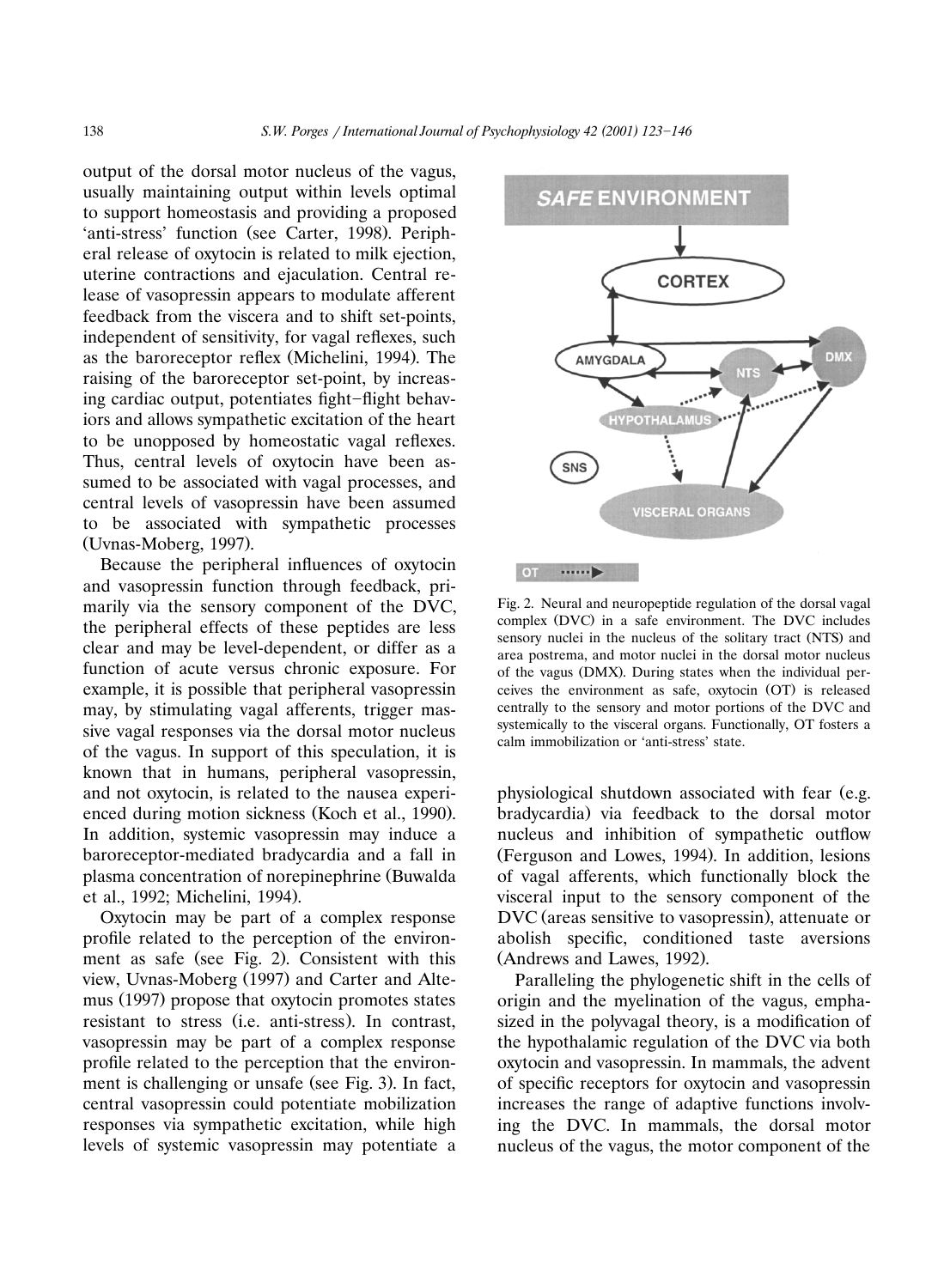

Fig. 3. Neural and neuropeptide regulation of the dorsal vagal complex (DVC) in an unsafe environment. During perceived danger, when mobilization is adaptive, central vasopressinergic pathways (AVP) communicate between the hypothalamus and both NTS and area postrema to change the set-point of vagal reflexes (e.g. baroreceptor reflex) to facilitate sympathetic excitation.

DVC, is sensitive to oxytocin and insensitive to vasopressin. In contrast, the sensory components of the DVC, nucleus of the solitary tract and area postrema, are most sensitive to vasopressin. Area postrema, a medullary structure, interacts with vagal afferents and communicates with the nucleus of the solitary tract. Area postrema is a circumventricular organ, which has a rich capillary plexus and lacks a blood brain barrier. Area postrema plays a major role in vasopressin synthesis and release (Arima et al., 1998). Since area postrema lacks a blood brain barrier, it provides a portal for circulating peptides such as vasopressin to influence brain function. Research has demonstrated that activation of the neurons in area postrema augments the NTS-mediated arterial baroreflex via vasopressin administered, either by direct microinjection into area postrema, or via venous infusion (Qu et al., 1997). Although the nucleus of the solitary tract has receptors for oxytocin (Landgraf et al., 1990), area postrema may not be directly influenced by oxytocin (Carpenter, 1990). The differential sensitivity of specific components of the DVC to these two neuropeptides (the differential effects of central and systemic release on visceral function and a potential level dependency) results in a wider range of response options, including maximizing mobilization behaviors and co-opting of the primitive vagal system associated with immobilization to support 'anti-stress' functions, such as social engagement and growth and restoration (see Porges, 1998). In support of this model, it has been reported that oxytocinergic projections to the DVC restrain exercise-induced tachycardia (Braga et al., 2000).

Although the polyvagal theory has emphasized the potentially lethal shutdown behaviors associated with massive surges from the dorsal motor nucleus of the vagus, the DVC is involved in other functions. The DVC, with motor fibers originating in the dorsal motor nucleus of the vagus and afferent fibers terminating in the nucleus of the solitary tract and area postrema, has been assumed to be involved primarily in homeostatic functions (Leslie, 1985). The DVC promotes anabolic activities related to the restoration and conservation of bodily energy and the resting of vital organs. The DVC regulates digestion by modulating digestive polypeptides and gastric motility (Rogers and Hermann, 1992). In addition, Uvnas-Moberg (1989, 1994) has proposed a parallel between DVC regulation of gastrointestinal hormones and the regulation of visceral states, including stress, hunger and satiety. Without external challenges, the DVC optimizes the function of the internal viscera. In contrast, by increasing metabolic output to deal directly with external challenges, the SNS attempts to optimize the organism's relationship with the environment. Thus, increases in ambient temperature, noise, pain and pyrogenic agents produce not only increased sympathetic activity, but also an active inhibition of DVC actions on the gut (Uvnas-Moberg, 1987).

The paraventricular nucleus of the hypothalamus is an important regulator of the DVC. Neural communication between the paraventricular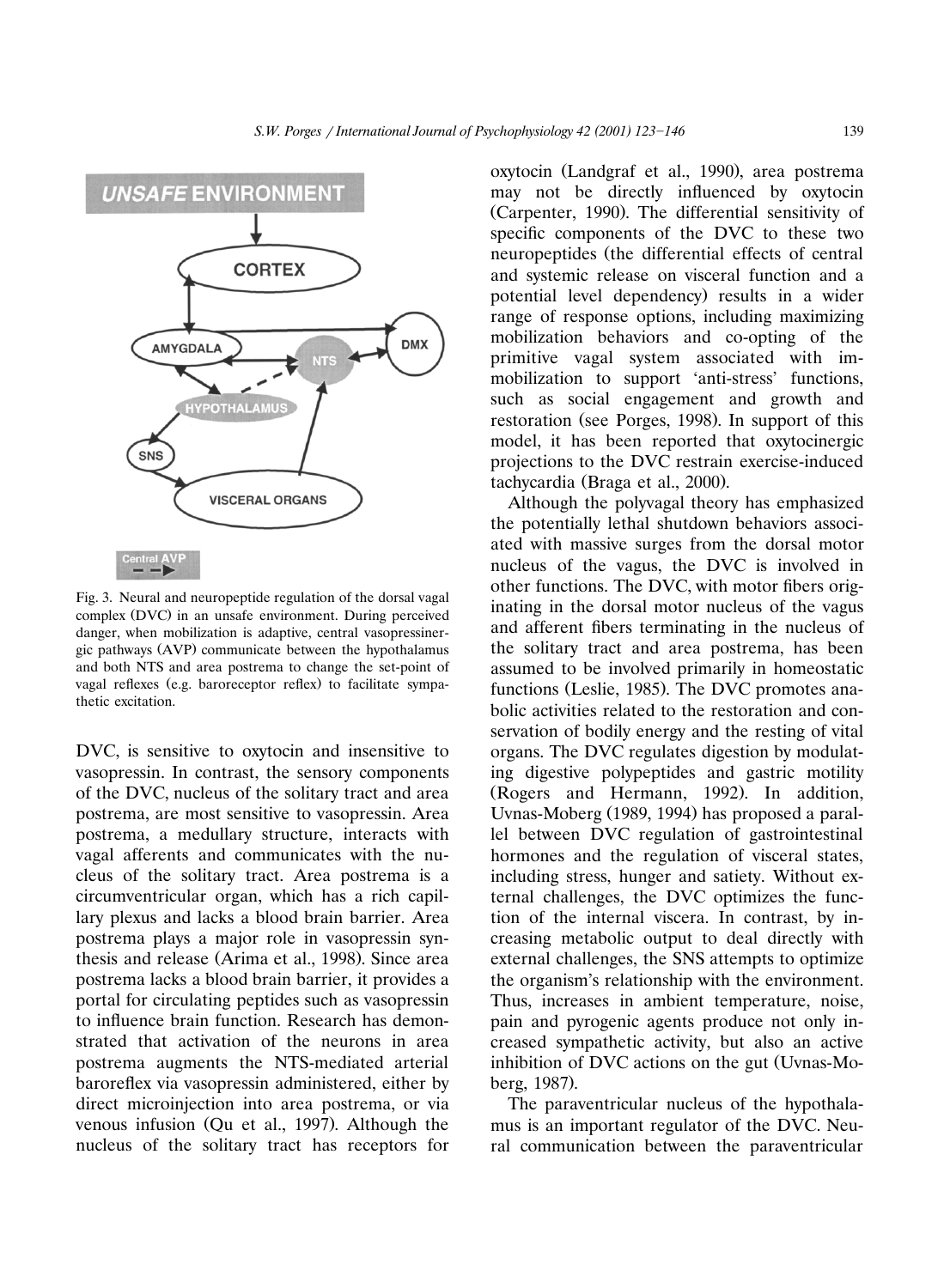nucleus and the DVC is involved in responses that are not only homeostatic, but also protective and defensive (e.g. nausea and vomiting, conditioned taste aversion, behavioral defense) (Lawes, 1990). Communication between the paraventricular nucleus and the DVC changes with experience, and thus may exhibit a type of learning or memory. Associations may be established rapidly between environmental features or experiences and visceromotor responses. Perhaps, as in conditioned taste aversion, this memory is expressed as a learned association between a specific environmental feature and nausea. Once the association is made, subsequent exposure to the environmental feature may result in immediate nausea and defensive avoidance behaviors. These speculations regarding the changing communication between the paraventricular nucleus and the DVC with experience are consistent with general theories of aversion learning (Garcia et al., 1985).

The paraventricular nucleus regulation of the DVC evolved in phylogenetically older vertebrates, in which escape and avoidance behaviors contributed to the maintenance of visceral homeostasis (Lawes, 1990). Because the early vertebrates lacked an elaborate nervous system to control their viscera, behavior was a primary mechanism for the maintenance of homeostasis Že.g. moving to regulate thermoregulatory and oxygen requirements). As the nervous system evolved, an autonomic nervous system and neuroendocrine mechanisms emerged and displaced the need to use behavior to regulate internal state. The neural and neuroendocrine regulation of internal state allowed behavioral processes to be directed toward environmental challenges. However, the brain structures, specifically the paraventricular nucleus, that govern the homeostatically driven behaviors in the phylogenetically older species evolved into the structures responsible for regulating internal homeostatic functions in the phylogenetically newer species (Leslie et al., 1992).

The role of the paraventricular nucleus in the regulation of the DVC in modern vertebrates retains phylogenetically older functions and continues to respond to life-threatening situations by contributing to visceral and endocrine responses



Fig. 4. Neural and neuropeptide regulation of the dorsal vagal complex (DVC) in a life-threatening environment. During life-threatening events when fight-flight behaviors are not an option, immobilized fear responses are elicited. Immobilized fear is fostered by vagal surges from the DMX to visceral organs, which are potentiated by systemic AVP. Systemic AVP triggers increased DMX output by stimulating visceral afferents via NTS and area postrema.

(see Fig. 4). However, this phylogenetic organization results in vulnerabilities, because perceived challenges to survival, whether or not truly lifethreatening, may elicit visceral and endocrine reactions that compromise normal physiological function.

The phylogenetic approach of the polyvagal theory emphasizes that defense and avoidance behaviors have a vagal component manifested through the DVC. For example, a physiological shutdown mediated by the DVC would support avoidance behaviors, such as feigning death or freezing (see Fig. 4). However, the evolution of hypothalamic regulation of the DVC provides response alternatives. Specifically, in mammals, the paraventricular nucleus produces two neuropeptides, oxytocin and vasopressin, that differentially communicate with the sensory and motor portions of the DVC. Using the push-pull perfusion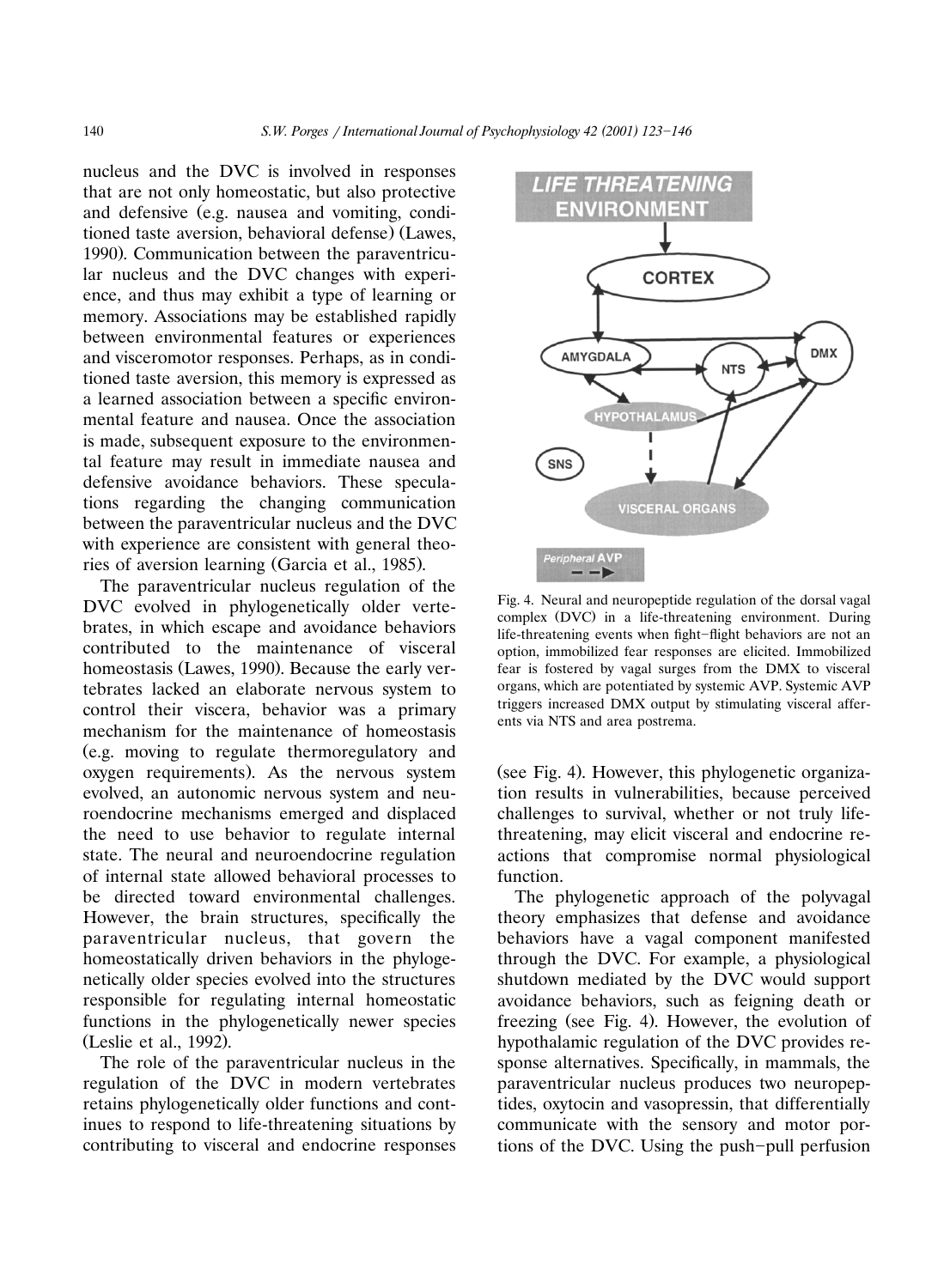technique, Landgraf et al. (1990) demonstrated that both oxytocin and vasopressin are released in the DVC. Binding sites for vasopressin are prevalent in the sensory component, but are not represented in the motor component (Fuxe et al., 1994). In contrast, oxytocin appears to provide a primary pathway from the paraventricular nucleus to the dorsal motor nucleus of the vagus, with oxytocin injections into the DVC mimicking the vagal responses normally observed immediately following feeding (Rogers and Hermann, 1992). Direct pathways from the nucleus of the solitary tract to the paraventricular nucleus provide a potential source of feedback for hypothalamic influences on visceromotor functions (Sawchenko and Swanson, 1982). Communication between the DVC and the paraventricular nucleus appears to modulate specific visceromotor reflexes involving cardiovascular (Nissen et al., 1993) and gastrointestinal systems (Bray, 1985).

## **13. A phylogenetic approach to the study of emotion, stress, and social behavior**

The phylogenetic orientation focuses our interest on the neural structures and neurobehavioral systems that we share with, or have adapted from, our phylogenetic ancestry. First, the three response systems proposed in the polyvagal theory (i.e. the cranial nerve regulation of the striated muscles of the face coordinated with a myelinated vagus that inhibits sympathetic activity at the level of the heart, a sympathetic-adrenal system to increase metabolic output, and an inhibitory vagal system to decrease metabolic output and promote freezing and immobilization behaviors. are the products of distinct neurophysiological systems. Second, these distinct neurophysiological systems represent a phylogenetically dependent hierarchy, with the use of cranial nerves to regulate facial expression emerging in mammals (well-developed in primates), the sympatheticadrenal system shared with other vertebrates, including reptiles, and the inhibitory vagal system shared with more primitive vertebrates, including amphibians, and bony and cartilaginous fish (see Porges, 1997, 1998). The three systems, which have been frequently studied in emotion research, represent different phylogenetic stages of neural development. This phylogenetic development starts with a primitive behavioral inhibition system, progresses to a fight-flight system, and in humans (and other primates), culminates in a complex facial gesture and vocalization system. Thus, from a phylogenetic perspective, the nervous system of vertebrates evolved to support a greater range of behaviors and physiological states, including states that we often associate with stress, as well as positive social behavior.

Even if we focus on stress, the physiological responses of mammals do not fit concisely into a single neurophysiological system. Although cortisol has often been labeled as the 'stress' hormone, other neurally mediated systems clearly respond to stress. Moreover, there are situations of severe stress in which cortisol is neither responsive, nor at a high level. By expanding the phylogenetic model proposed in the polyvagal theory to include the HPA axis, the hyporesponsive HPA can be interpreted as reflecting a primitive passive avoidance system. The view that the adrenal cortex is the sole stress system at the periphery limits scientific inquiry into the mechanisms and adaptive functions of several interactive and complex stress response patterns. Other systems, including the neuropeptides oxytocin and vasopressin, influence the regulation of homeostasis, growth and restoration, metabolism and mobilization. These systems form a complex set of mutually interacting neurophysiological pathways that communicate via nerves and neurally active chemicals (e.g. neurotransmitters, neuropeptides, hormones) to cope with survival challenges. This paper has attempted to employ phylogeny as an organizing principle to illustrate the interactive and adaptive nature of several physiological systems that respond to stress and contribute to the expression of positive social behavior.

#### **14. Clinical applications of the polyvagal theory**

The polyvagal theory, by describing both the phylogenetically based hierarchy of autonomic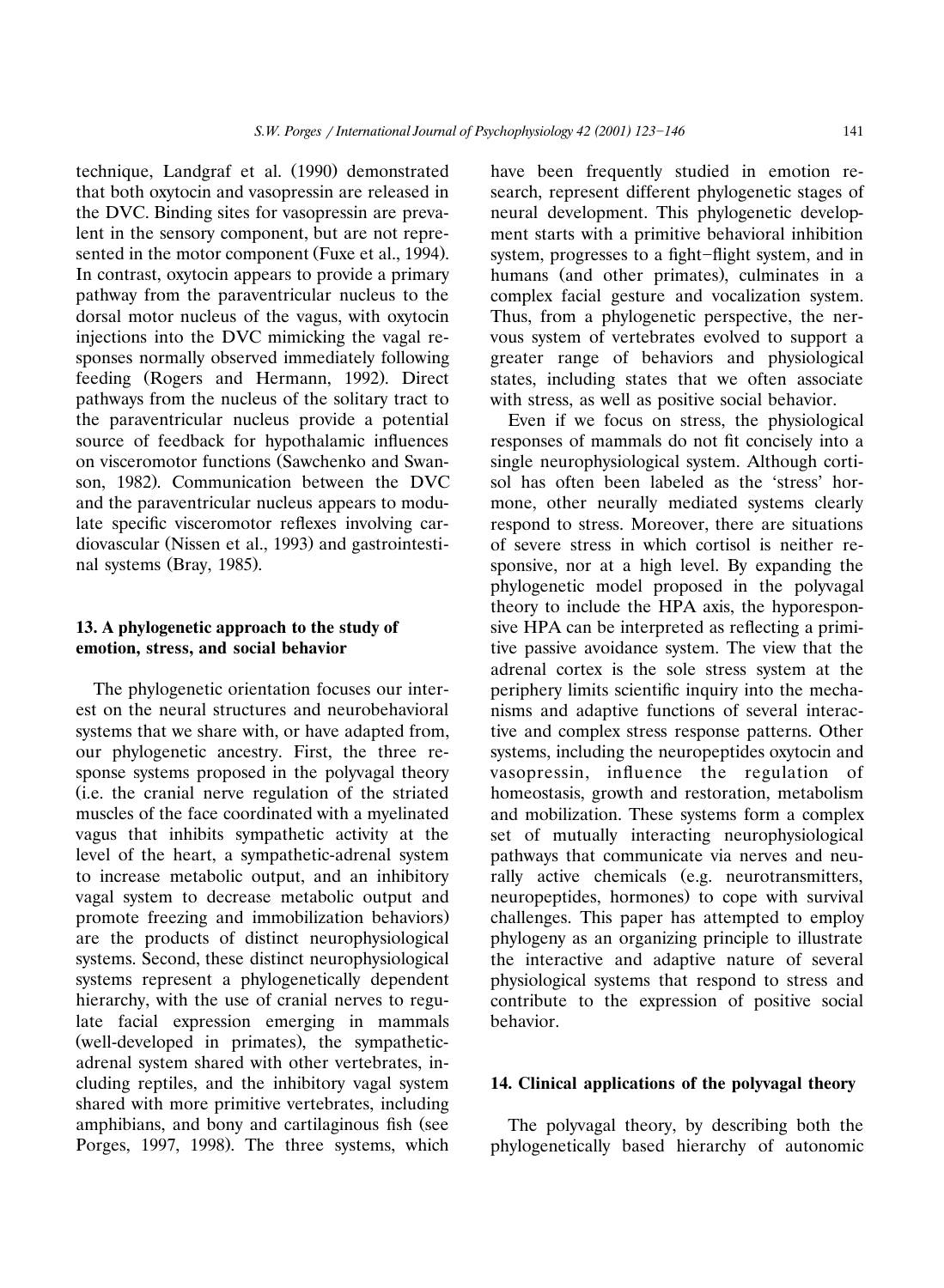states and the specific triggers that cause a dissolution of this hierarchy, provides a new way of investigating atypical behavior. The theory emphasizes that the mammalian nervous system is not only sensitive to environmental demands and perceived stresses and threats, but that the mammalian nervous system will, in a predictable order, also rapidly reorganize to different neuralmediated states. Unlike models of psychopharmacology that also emphasize the importance of state in regulating behavior, the polyvagal theory emphasizes neural mechanisms that regulate state, and the order in which these neural mechanisms are elicited. The polyvagal theory emphasizes the flexibility of the nervous system in modulating autonomic state. This view contrasts with pharmacological strategies that are effective in changing autonomic state without engaging the nervous system.

A new paradigm based on the polyvagal theory has been tested. This new paradigm assumes that state can be changed in a predictable manner and that specific state changes would be associated with potentiating or limiting the range of specific behaviors. This new paradigm distinguishes between state changes associated with shifts in the neural regulation of the autonomic nervous system and specific responses elicited by quantifiable stimuli. The paradigm enables:  $(1)$  the manipulation and evaluation of autonomic state; and  $(2)$  the manipulation and evaluation of learning, social behavior, and other mental processes. This paradigm should enable the demonstration that the range of observable behaviors (including physiological reactions) will change in a predictable manner as the context (*i.e.* perceived safety) driving the neural regulation of the autonomic nervous system is manipulated. By applying this paradigm, we can evaluate the influence of specific contexts on neural regulation of the autonomic state. Some contexts may promote states related to antisocial behavior (i.e. aggression) and health vulnerability, while other contexts may promote states related to positive social behavior, health and development. Thus, unless the design features of the nervous system are understood within the context of the organism's interaction with the environment, an individual may be interacting in an environment that is not only inefficient in stimulating social behavior and intellectual growth, but may also be harmful to both mental and physical health.

The polyvagal theory forces us to interpret compromised social behavior from a different perspective. The theory emphasizes that the range of social behavior is limited by physiological state. The theory also emphasizes that mobilization and immobilization behaviors may be adaptive strategies to a challenged (i.e. frightened) individual. Thus, it may be possible that creating states of calmness and exercising the neural regulation of brainstem structures may potentiate positive social behavior by stimulating and exercising the neural regulation of the social engagement system. This perspective or intervention paradigm, which focuses on biologically based behaviors, might be viewed as a fourth paradigm or approach to modify behavior in contrast to behavioral (*i.e.* learning theory-based), biochemical (*i.e.* pharmacological), and psychotherapeutic (i.e. including psychoanalysis and cognitive therapies. intervention strategies.

We developed a biologically based behavioral intervention that uses acoustic stimulation to improve social behavior, and tested the approach with children diagnosed with autism. The intervention was based on several principles derived from the polyvagal theory. First, the area of the brainstem (nucleus ambiguus) that regulates the heart (i.e. via the myelinated vagus) also regulates the muscles of the head, including those of the face, middle ear, mouth, larynx, and pharynx. Collectively, these muscles function as an integrated *social engagement system* that controls looking, listening, vocalizing, and facial gesturing. If the neural regulation of this group of muscles is dysfunctional, the face will not work (e.g. lack of facial expressiveness, eyelid opening, prosody and listening). Interestingly, these facial features reflect common behavioral symptoms that have been used to describe several psychopathologies Že.g. autism, depression, aggressive disorders, and posttraumatic stress disorders), emotional states during severe challenge (e.g. grief, rage, anger, loneliness) or medical illness (e.g. senility, AIDS, fever).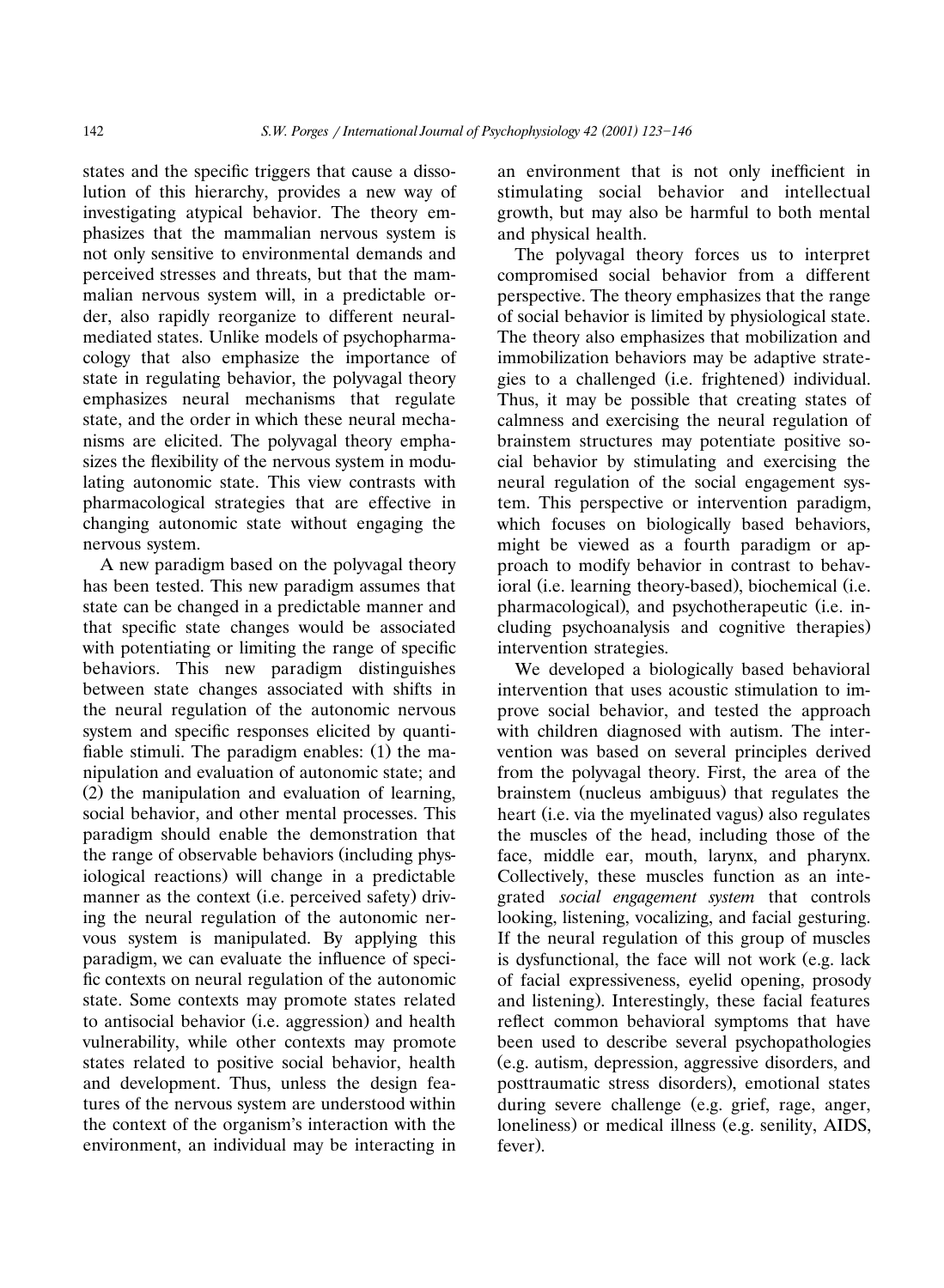Second, the middle-ear muscles play an important role in extracting human voice from our complex acoustic environment. When neural tone to the middle-ear muscles is low, the middle-ear structures do not actively filter out the lowfrequency sounds that dominate the acoustic environment of our modern industrial world and do not amplify the frequencies associated with the human voice. This difficulty in listening to the human voice might even occur in an individual who has normal hearing (i.e. normal function of the cochlea, auditory nerve, and the brain areas processing acoustic information).

Third, neural regulation of the middle-ear muscles is linked to that of the other muscles of the face, which control facial expression and vocal intonation. Thus, stimulation to improve neural regulation of the middle-ear muscles should integrate and stimulate neural regulation of facial expression, looking, listening and vocalizing.

The area of the brain that contains the lower motor neurons for the social engagement system is near the lower portion of the brainstem. During periods of appropriate social communication (e.g. facial expressiveness, vocal intonation), the lower motor neurons are regulated by the upper motor neurons in the frontal cortex. During periods characterized by fight-flight behaviors and fear-induced shut-down or immobilization, the theory proposes that cortical regulation of these lower motor neurons is displaced by phylogenetically more primitive systems. The more primitive systems are dependent on subcortical structures that evolved to negotiate survival by managing metabolic resources to promote mobilization (i.e. fight-flight behaviors) or to conserve metabolic resources by immobilizing (e.g. freezing or feigning death). Thus, a critical feature of whether an individual appropriately communicates with the social environment, or engages in a strategy of fight-flight or freezing behaviors, is determined by the individual's perception of the environment. Does the individual perceive the environment as safe or dangerous? The theory states that there is a degrading of the function of the social engagement system when the individual perceives the environment as dangerous. Conversely, if the individual perceives the environment as safe, there is the neurophysiological possibility that the cortex could regulate the lower motor neurons of the social engagement system to promote communication and social behavior. Thus, the perception of safety is the primary requirement for our intervention.

The intervention was designed to recruit specifically cortical regulation of the social engagement system to promote the voluntary prosocial behaviors that are lacking in autistic children. The model is optimistic, because it assumes that for many children with social behavior and communication difficulties, the social engagement system is neuroanatomically and neurophysiologically intact. The problem is conceptualized as a functional deficit. To obtain the desired behavior, the intervention must stimulate the cortical regulation of the brainstem system that regulates the muscles of the head. The theory predicts that once the cortical regulation of this brainstem system is engaged, social behavior and communication will spontaneously occur as the natural emergent properties of this biological system. Thus, the intervention is seen as stimulation and exercise of a corticobulbar neural system (i.e. nerves that connect the cortex to the brainstem) that regulates the muscles of the head.

The intervention is based on two primary principles: (1) cortical control of listening and the other components of the social engagement system via the corticobulbar pathways requires the environment to be perceived as safe; and  $(2)$ exposure to acoustic stimulation within the frequency band of the human voice is capable of stimulating and exercising the neural regulation of the middle-ear muscles and other components of the social engagement system. Thus, the intervention attempts to engage the active cortical control of the middle-ear muscles as a portal to the social engagement system.

Our model emphasizes the importance of extracting the human voice in social settings via cortical neural regulation of the middle-ear muscles. The intervention uses a relatively narrow frequency band that focuses on frequencies of the human voice. The acoustic stimuli are computeraltered by applying digital filters to extract specific frequencies. The filters are part of a complex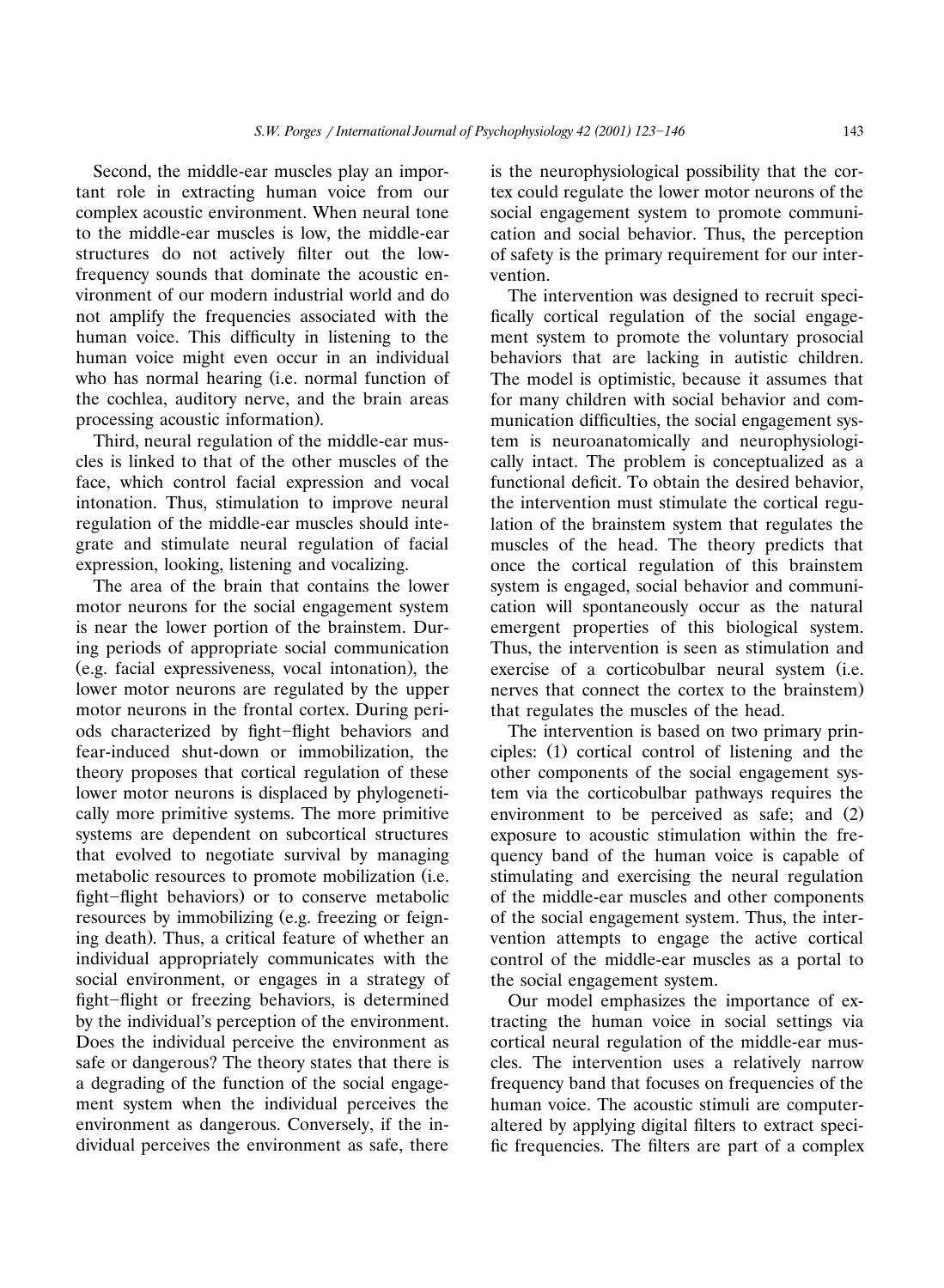algorithm that modulates the acoustic frequency band and energy to exercise and stimulate the neural regulation of the middle-ear muscles and, hypothetically, to integrate the components of the social engagement system. We focus on the human voice because processing of the human voice is neurobiologically different from the processing of other acoustic signals, and according to our model, processing of the human voice is a component of a human social communication system, the social engagement system.

Our initial research protocol applied the intervention to children between the ages of 3 and 5 years who had a diagnosis of autism. Computeraltered acoustic stimulation was presented in a 45-min session, during which attempts were made to maintain the child in a calm behavioral state. The intervention consisted of five sessions presented on sequential days. Across the five sessions, the width of the frequency band and the total acoustic energy being presented to the child varied.

We have tested more than 65 children in a double-blind, randomized control experimental design. Most children experienced noticeable improvements in social behavior and communication skills immediately following the intervention. In addition, there were noticeable changes in parental interaction styles with the children, with the parents being less intrusive following the intervention. The improvements in the children's behavior persisted when assessed during a 3 month follow-up. We believe that although the intervention was initially tested with children diagnosed with autism, it will be useful for other populations with difficulties in listening, communicating and organizing social behavior.

#### **15. Conclusions**

The polyvagal theory provides a theoretical platform to interpret social behavior within a neurophysiological context. The emphasis on phylogeny provides an organizing principle to understand the hierarchical sequence of adaptive responses. The social engagement system not only provides direct social contact with others, but also

modulates physiological state to support positive social behavior by exerting an inhibitory effect on the sympathetic nervous system. From the polyvagal theory perspective, social behavior is an emergent property of the phylogenetic development of the autonomic nervous system. Consistent with this hierarchical model, perceived challenges to survival often result in a neural dissolution from the more recent systems of positive social behavior and social communication to the more primitive fight-flight and avoidance systems. The theory leads not only to the explanation of the pathophysiological states associated with various clinical disorders, but also supports the introduction of a new paradigm that may have general applications for individuals with difficulties in social behavior.

#### **Acknowledgements**

This manuscript is based on an invited keynote address delivered at the 10th World Congress of the International Organization of Psychophysiology, which was held in Sydney, Australia, in February 2000. The preparation of this manuscript was supported in part by grants HD 22628 and MH60625 from the National Institutes of Health and Human Development. Several of the ideas and concepts described in this paper were the product of discussions with C. Sue Carter during a residency at the Rockefeller Foundation Conference Center in Bellagio, Italy.

#### **References**

- Andrews, P.L.R., Lawes, I.N.C., 1992. A protective role for vagal afferents: a hypothesis. In: Ritter, S., Ritter, R.C., Barnes, C.D. (Eds.), Neuroanatomy and Physiology of Abdominal Vagal Afferents. CRC, Boca Raton, FL, pp.  $280 - 302$ .
- Arima, H., Kondo, K., Murase, T. et al., 1998. Regulation of vasopressin synthesis and release by area postrema in rats. Endocrinology 139, 1481-1486.
- Bazhenova, O.V., Plonskaia, O., Porges, S.W. Vagal reactivity and affective adjustment in infants during interaction challenges. Child Dev., in press.
- Braga, D.C., Mori, E., Higa, K.T., Morris, M., Michelini, L.C., 2000. Central oxytocin modulates exercise-induced tachycardia. Am. J. Physiol. 278, R1474-R1482.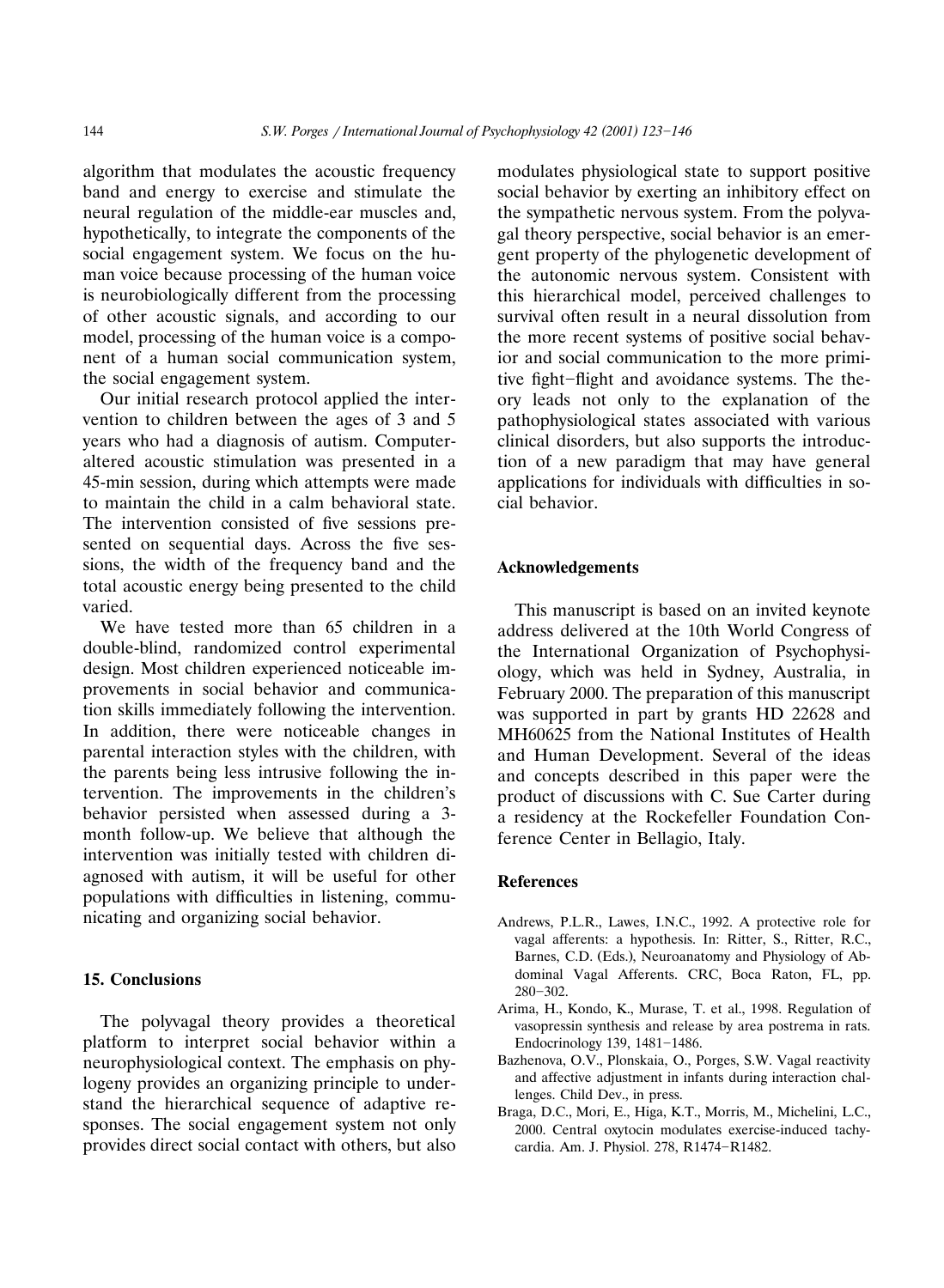- Bray, G.A., 1985. Autonomic and endocrine factors in the regulation of food intake. Brain Res. Bull. 9, 279-286.
- Bueno, L., Gue, M., Fargeas, M.J, . Alvinerie, M., Junien, J.L., Fioramonti, J., 1989. Vagally mediated inhibition of acoustic stress-induced cortisol release by orally administered kappa-opiod substances in dogs. Endocrinology 124, 1788-1793.
- Buwalda, B., Koolhaas, J.M., Bohus, B., 1992. Behavioral and cardiac responses to mild stress in young and aged rats: effects of amphetamine and vasopressin. Physiol. Behav. 51, 211-216.
- Cacioppo, J.T., Malaarkey, W.B., Kiecolt-Glaser, J.K. et al., 1995. Heterogeneity in neuroendocrine and immune responses to brief psychological stressors as a function of autonomic cardiac activation. Psychosom. Med. 57, 154-164.
- Cannon, W.B., 1928. The mechanism of emotional disturbance of bodily functions. N. Engl. J. Med. 198, 877-884.
- Cannon, W.B., 1957. 'Voodoo' death. Psychosom. Med. 19, 182-190.

reprinted from American Anthropologist 44, 169 (1942).

- Carpenter, D.O., 1990. Neural mechanisms of emesis. Can. J. Physiol. Pharmacol. 68, 230-236.
- Carter, C.S., 1998. Neuroendocrine perspectives on social attachment and love. Psychoneuroendocrinology 23, 779-818.
- Carter, C.S., Altemus, M., 1997. Integrative functions of lactational hormones in social behavior and stress management. Ann. NY Acad. Sci. 807, 164-174.
- Cheng, Z., Powley, T.L., 2000. Nucleus ambiguus projections to cardiac ganglia of rat atria: an anterograde tracing study. J. Comp. Neurol. 424 (4), 588-606.
- Cheng, Z., Powley, T.L., Schwaber, J.S., Doye, F.J., 1999. Projections of the dorsal motor nucleus of the vagus to cardiac ganglia of rat atria: an anterograde tracing study. J. Comp. Neurol. 410, 320-341.
- De Bellis, M.D., Chrousos, G.P., Dorn, L.D. et al., 1994. Hypothalamic-pituitary-adrenal axis dysregulation in sexually abused girls. J. Clin. Endocrinol. Metab. 78, 249-255.
- Fan, W., Andresen, M.C., 1998. Differential frequency-dependent reflex integration of myelinated and non-myelinated rat aortic baroreceptors. Am. J. Physiol. 44, H632-H640.
- Ferguson, A.V., Lowes, V.L., 1994. Functional neural connections of the area postrema. In: Barraco, I.R.A. (Ed.), Nucleus of the Solitary Tract. CRC, Boca Raton, FL, pp.  $147 - 157.$
- Fuxe, K., Agnati, L.F., Covenas, R., Narvaez, J.A., Bunnemann, B., Bjelke, B., 1994. Volume transmission in transmitter peptide costoring neurons in the medulla oblongata. In: Barraco, I.R.A. (Ed.), Nucleus of the Solitary Tract. CRC Press, Boca Raton, FL, pp. 75-89.
- Garcia, J., Laister, P.S., Bermudez-Rattoni, F., Deems, D.A., 1985. A general theory of aversion learning. In: Braveman, N.S., Bronstein, P. (Eds.), Experimental Assessments and Clinical Applications of Conditioned Food Aversions. Annals of the New York Academy of Sciences.
- Gunnar, M.R., Porter, F.L., Wolf, C.M., Rigatuso, J., Larson, M.C., 1995. Neonatal stress reactivity: predictions to later emotional temperament. Child Dev.  $66$ ,  $1-13$ .
- Hofer, M.A., 1970. Cardiac respiratory function during sudden prolonged immobility in wild rodents. Psychosom. Med. 32, 633-647.
- Hopkins, D.A., Bieger, D., de Vente, J., Steinbusch, W.M., 1996. Vagal efferent projections: viscerotopy, neurochemistry, and effects of vagotomy. Prog. Brain Res. 107, 79-96.
- Haselton, J.R., Solomon, I.C., Motekaitis, A.M., Kaufman, M.P., 1992. Bronchomotor vagal preganglionic cell bodies in the dog: an anatomic and functional study. J. Appl. Physiol. 73, 1122-1129.
- Jackson, J.H., 1958. Evolution and dissolution of the nervous system. In: Taylor, J. (Ed.), Selected Writings of John Hughlings Jackson. Stapes Press, London, pp. 45-118.
- Jansen, L.M.C., Gispen-de Wied, C.C., Kahn, R.S., 2000. Selective impairments in the stress response in schizophrenic patients. Psychopharmacology 149, 319-325.
- Jones, J.F.K., Wang, X.Y., Jordan, D., 1995. Heart rate responses to selective stimulation of cardiac vagal C fibers in anesthetized cats, rats and rabbits. J. Physiol. 489, 203-214.
- Koch, K.L., Summy-Long, J., Bingaman, S., Sperry, N., Stern, R.M., 1990. Vasopressin and oxytocin responses to illusory self-motion and nausea in man. J. Clin. Endocrinol. Metab. 71, 1269-1275.
- Lama, A., Delpierre, S., Jammes, Y., 1988. The effects of electrical stimulation of myelinated and non-myelinated vagal motor fibres on airway tone in the rabbit and the cat. Respir. Physiol. 74, 265-274.
- Landgraf, R., Mallkinson, T., Horn, T., Veale, W.L., Lederis, K., Pittman, Q.J., 1990. Release of vasopressin and oxytocin by paraventricular stimulation in rats. Am. J. Physiol. 258,  $155 - 159.$
- Lawes, I.N.C., 1990. The origin of the vomiting response: a neuroanatomical hypothesis. Can. J. Physiol. Pharmacol. 68, 254-259.
- Leslie, R.A., 1985. Neuroactive substances in the dorsal vagal complex of the medulla oblongata: nucleus of the tractus solitarius, area postrema, and dorsal motor nucleus of the vagus. Neurochem. Int. 7, 191-211.
- Leslie, R.A., Reynolds, D.J.M., Lawes, I.N.C., 1992. Central connections of the nuclei of the vagus nerve. In: Ritter, S., Ritter, R.C., Barnes, C.D. (Eds.), Neuroanatomy and Physiology of Abdominal Vagal Afferents. CRC, Boca Raton, FL, pp. 81-98.
- MacLean, P.D., 1990. The Triune Brain in Evolution. Plenum Press, New York.
- Miao, F. J-P., Janig, W., Green, P.G., Levine, J.D., 1997. Inhibition of bradykinin-induced plasma extravasation produced by noxious cutaneous and visceral stimuli and its modulation by vagal activity. J. Neurophysiol. 78, 1285-1292.
- Michelini, L.C., 1994. Vasopressin in the nucleus tractus solitarius: a modulator of baroreceptor reflex control of heart rate. Braz. J. Med. Biol. Res. 27, 1017-1032.
- Morris, J.L., Nilsson, S., 1994. The circulatory system. In: Nilsson, S., Holmgren, S. (Eds.), Comparative Physiology and Evolution of the Autonomic Nervous System. Harwood Academic Publishers, Switzerland, pp. 193-246.